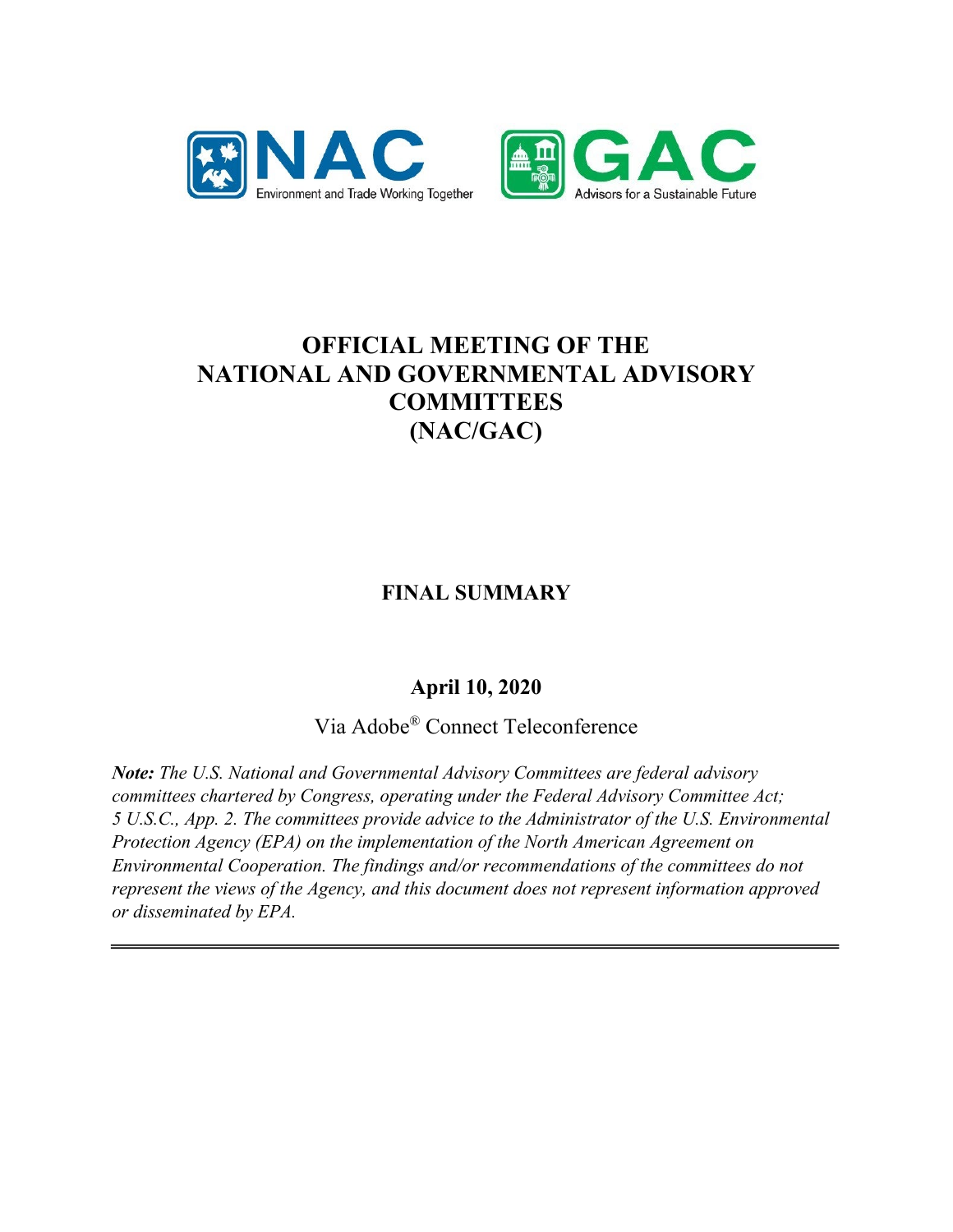# **Table of Contents**

| Partnerships in North America and Enhanced Roles for Stakeholders and Citizens  11 |
|------------------------------------------------------------------------------------|
|                                                                                    |
|                                                                                    |
|                                                                                    |
|                                                                                    |
|                                                                                    |
|                                                                                    |
|                                                                                    |
|                                                                                    |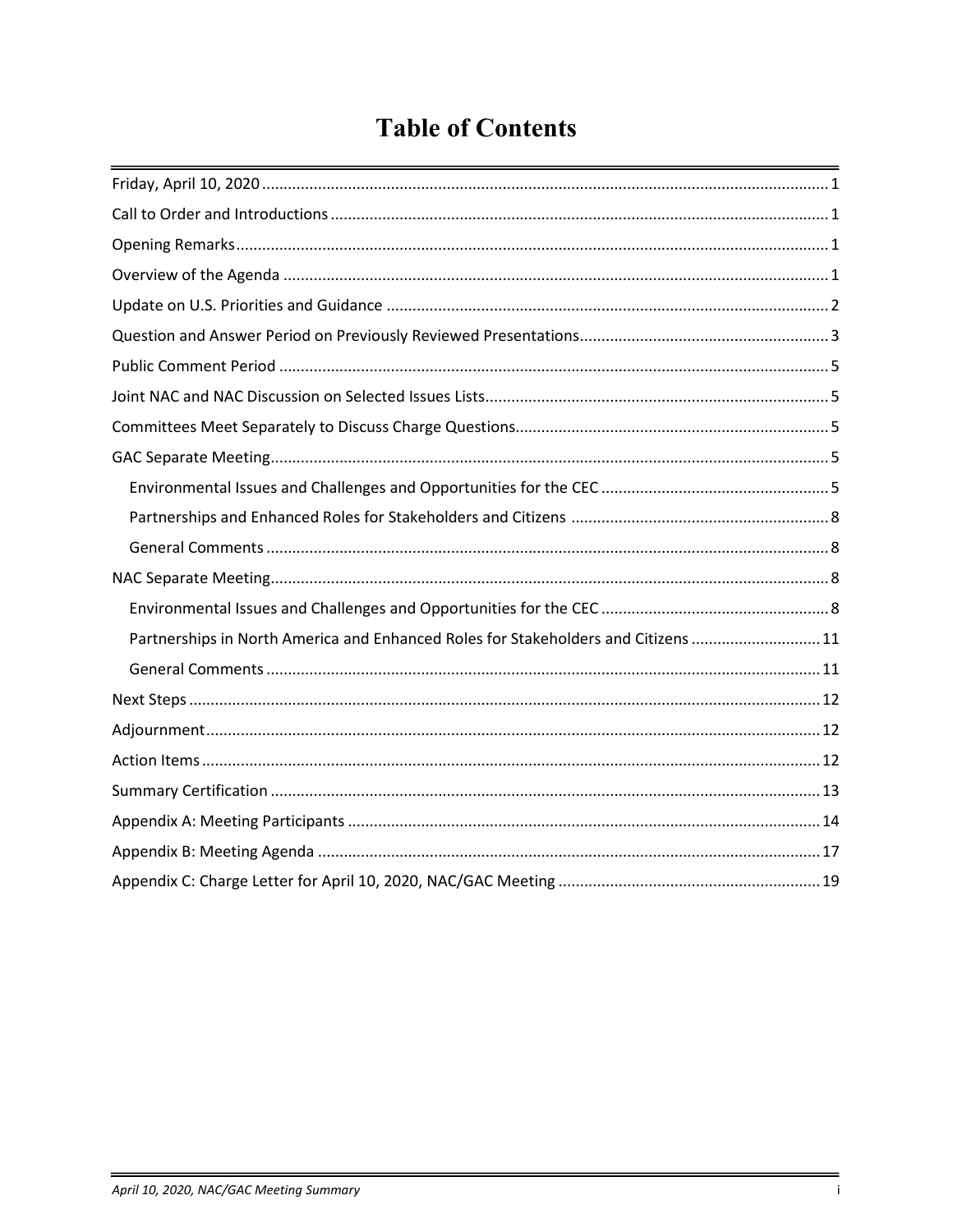# <span id="page-2-0"></span>**Friday, April 10, 2020**

# <span id="page-2-1"></span>**Call to Order and Introductions**

*Oscar Carrillo, National Advisory Committee (NAC) and Governmental Advisory Committee (GAC) Designated Federal Officer (DFO), Federal Advisory Committee Management Division (FACMD), U.S. Environmental Protection Agency (EPA or the Agency)*

Mr. Oscar Carrillo, NAC/GAC DFO, FACMD, EPA, called the meeting to order and welcomed NAC and GAC members and other attendees to the 53rd and virtual meeting of the NAC and GAC committees. He thanked the NAC/GAC Chairs for assisting in planning the meeting and Ms. Monisha Harris, Director, FACMD, EPA, for ensuring that the resources are made available to support the work of the committees.

# <span id="page-2-2"></span>**Opening Remarks**

*Monisha Harris, Director, FACMD, EPA*

Ms. Harris welcomed the NAC/GAC members and other attendees. She thanked Ms. Jane Nishida, Principal Deputy Assistant Administrator, Office of International and Tribal Affairs (OITA) for her leadership and the OITA staff for their support of the NAC/GAC. The NAC and the GAC provide advice and recommendations to the EPA Administrator on environmental issues; engage with the Agency's partners and stakeholders; and play an important role in helping EPA to achieve its mission to protect human health and the environment. Ms. Harris expressed appreciation to the committees for the hours of dedication and work that they perform in advising the EPA Administrator on issues related to the Commission for Environmental Cooperation (CEC). She welcomed Mr. Carrillo back from his rotational assignment to the U.S. Department of State and expressed appreciation to David Ack for serving as Acting DFO. Ms. Harris thanked the FACMD staff, Stephanie McCoy, Geraldine Brown and Brenda McGill, for providing logistical support for the meeting.

Mr. Carrillo invited Dr. Theresa Pardo (University of Albany, State University of New York), Chair of the NAC, and Ms. Sally Ann Gonzales (Arizona State Senate), Chair of the GAC, to provide an overview of the agenda.

# <span id="page-2-3"></span>**Overview of the Agenda**

*Theresa Pardo, Ph.D., Chair of the NAC Ms. Sally Ann Gonzales, Chair of the GAC*

Dr. Pardo also welcomed the committee members and other participants and Ms. Gonzales thanked everyone for attending the meeting, especially in these challenging times worldwide during the COVID-19 pandemic. Dr. Pardo thanked Ms. Nishida for her enthusiasm about this meeting, as well as her support in assisting the NAC/GAC Chairs in the preparations. She conveyed the committees' appreciation to Mr. Carrillo for organizing the meeting, Mr. Ack for his support as interim liaison and coordinator, and Ms. Harris for assisting in choosing an appropriate virtual meeting platform that was both accessible to EPA and productive to the members.

Dr. Pardo remarked on this important time and transition for the CEC with the new trilateral trade and environment agreements, which will be described later in the meeting in updates from EPA, the CEC and the Joint Public Advisory Committee (JPAC). She reviewed the agenda and noted that the committees are requested to provide EPA advice on the development of the 2021–2025 CEC draft Strategic Plan. The NAC and the GAC responses to the EPA charge will need to be delivered rapidly to meet critical deadlines for the JPAC and CEC.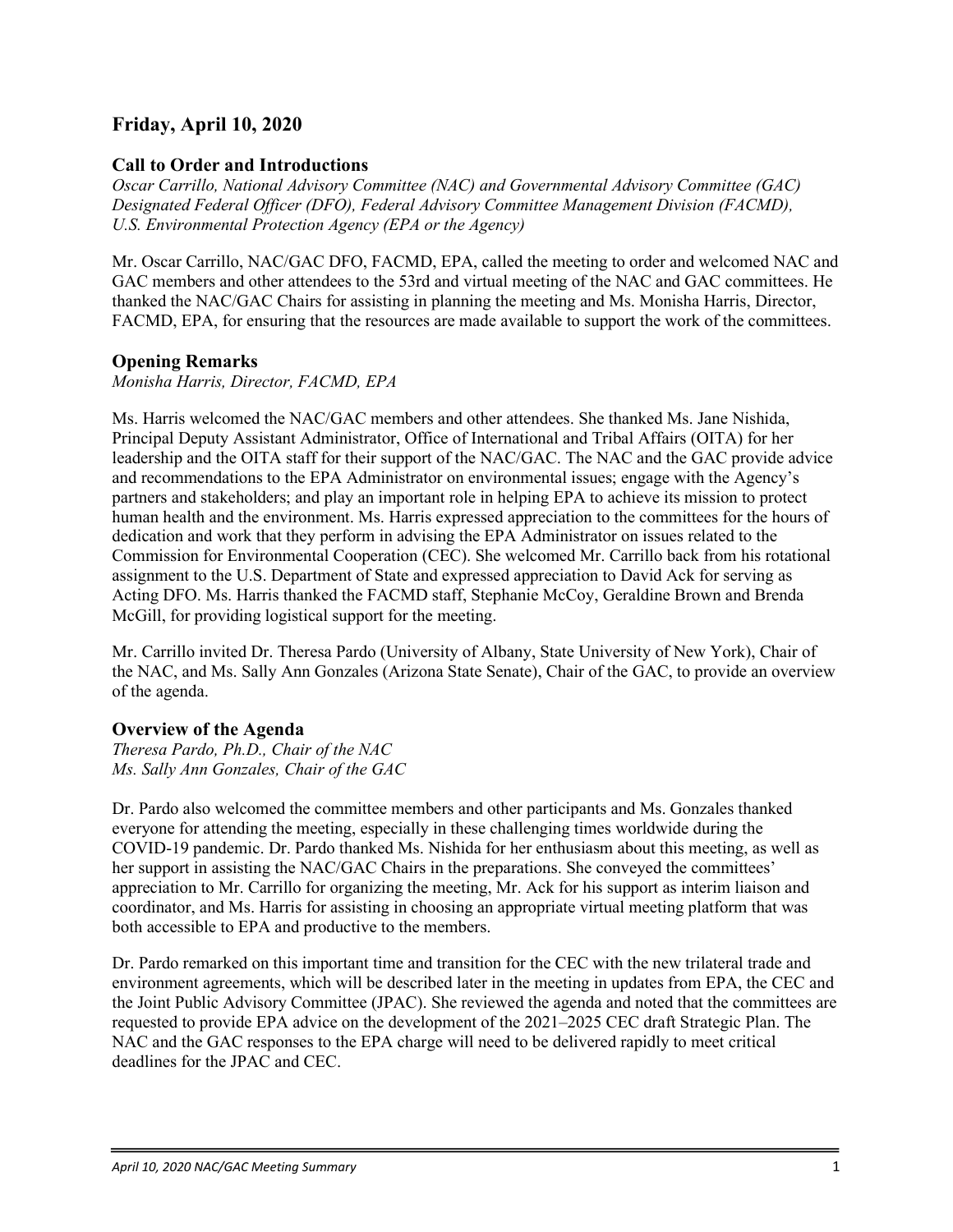# <span id="page-3-0"></span>**Update on U.S. Priorities and Guidance**

*Jane T. Nishida, Principal Deputy Assistant Administrator, OITA Mark Kasman, Director, Office of Regional and Bilateral Affairs, OITA*

Mr. Mark Kasman presented an update on the CEC 2021–2025 draft Strategic Plan and the advice letter charge on behalf of Ms. Nishida. He remarked on this pivotal time for the CEC as it awaits the new U.S.– Mexico–Canada Agreement (USMCA) and the parallel Environmental Cooperation Agreement (ECA) to be in full force in July 2020. The new CEC 2021–2025 draft Strategic Plan represents a renewed commitment by the Parties (i.e., the federal environment ministers of Canada, Mexico and the United States) to work together to address regional, global and trade issues within the framework of these agreements.

With this new draft Strategic Plan, the Parties are reaffirming their key role in environmental cooperation and shaping our countries' relationships. The draft Strategic Plan has been developed in consultation with representatives from the Parties, technical experts from the Parties, the JPAC, CEC Secretariat, Traditional Ecological Knowledge Expert Group (TEKEG) and the North American public. The finalized Strategic Plan will be approved by the CEC Council at the June 25–26, 2020, Council Session being held in Vancouver, British Columbia, Canada. Because of the travel restrictions due to the COVID-19 pandemic, the Parties are considering the possibility of holding a virtual meeting or postponing the event to the fall of 2020. Once such a decision has been made, the CEC and EPA will likely make notifications via a press release.

The new draft Strategic Plan identifies Strategic Priority Areas and crosscutting approaches for addressing key environments and sustainability issues for 2021–2025. The Strategic Priorities will guide development of the CEC's Operational Plan, which will include specific projects, initiatives, funding and performance targets, and other concerns. The Strategic Priorities consider the USMCA Environment Chapter 24 and ECA Article 10 activity areas and align with the ECA cooperative work areas, which aim to help achieve overarching objectives pertaining to specific environmental and sustainable development issues.

The Parties have agreed on five Strategic Priority Areas and two crosscutting approaches:

- Strategic Priority 1—Circular Economy and Resource Efficiency
- Strategic Priority 2—Clean Air, Land and Water
- Strategic Priority 3—Shared Ecosystems and Species
- Strategic Priority 4—Resilient Communities
- Strategic Priority 5—Effective Enforcement of Environmental Laws
- Crosscutting Approach 1—Modernized and Effective Solutions
- Crosscutting Approach 2—Diverse and Inclusive Stakeholder Engagement and Public Participation

EPA is requesting the NAC's and GAC's advice on the development of the new draft Strategic Plan. The committees are particularly asked to address the following questions as they pertain to each of the five Strategic Priority Areas and each crosscutting approach, as well as to provide any general comments:

- 1. What are the environmental issues and challenges facing North America over the next 5 years?
- 2. What are the opportunities for the CEC, considering the organization's mission and mandate, to address these issues/challenges over the next 5 years?
- 3. How can the CEC amplify its work through partnerships in North America?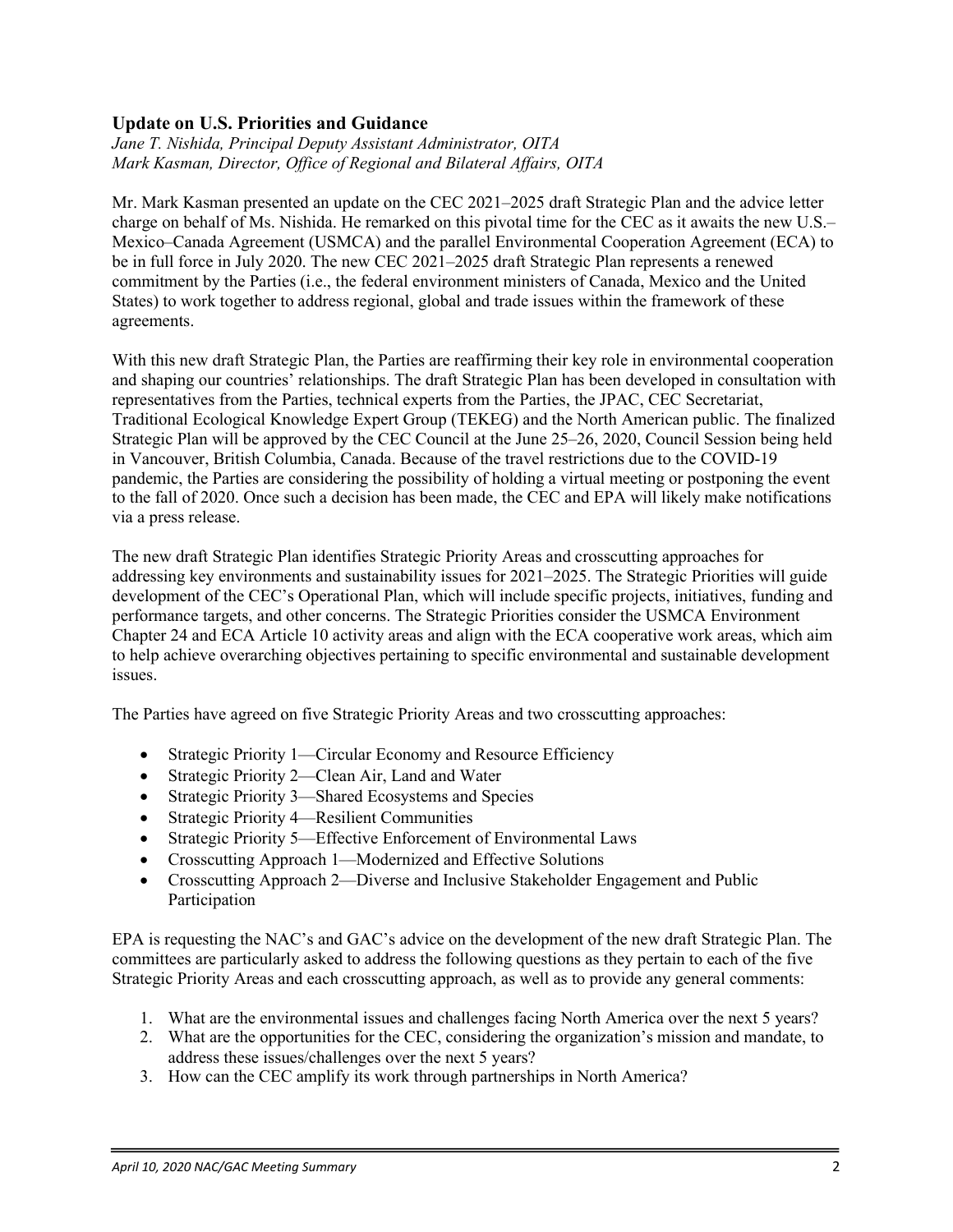- 4. Where in this draft Strategic Plan do you see opportunities for enhanced roles for stakeholders and citizens?
- 5. General Comments

Mr. Kasman conveyed EPA's recognition of the importance of the advisory committees, including the JPAC and the NAC and the GAC in the development and refinement of CEC initiatives and the Strategic Plan. He highlighted the role of the JPAC Chair for 2020, Mr. Robert W. Varney, in providing valuable advice to the Council in this new era for the CEC. He also noted that Nadtya Y. Hong, Esq., Acting CEC Coordinator, International Environmental Program Specialist, Latin America and Caribbean Team, OITA, will be available throughout the meeting to answer questions.

# *Question and Answer Period*

There was no further discussion on this topic.

# <span id="page-4-0"></span>**Question and Answer Period on Previously Reviewed Presentations**

*Richard A. Morgan, Executive Director, CEC Secretariat Nadtya Y. Hong, Acting CEC Coordinator, International Environmental Program Specialist, Latin America and Caribbean Team, OITA Robert Varney, Chair, JPAC*

# *Overview of the Draft CEC Strategic Plan*

Mr. Carrillo, Mr. Kasman and Ms. Hong, presented comments on behalf of Mr. Richard A. Morgan, who was not able to attend the meeting. Mr. Carrillo explained that prior to the meeting, the committees reviewed the CEC update, which will be briefly summarized. Reiterating the advice letter charge on the development of the new draft CEC 5-year Strategic Plan, Mr. Kasman emphasized choosing an area on which to concentrate efforts, based on the expertise and interests of the members, rather than addressing all the issues. Ms. Hong pointed out that the Parties are currently focusing on ways to streamline the descriptions in each Strategic Priority Area to be more concise, not including additional examples at this phase of the process. Because the Strategic Plan is a 5-year plan, the committees are encouraged to propose ideas that could be incorporated in the future that address the broad categories of the strategic priorities. Details on funding will be included in the CEC's biennial Operational Plan, which is developed subsequent to approval of the final Strategic Plan.

The CEC's presentation on the draft CEC Strategic Plan conveyed several key messages. The CEC is entering a pivotal moment with the new ECA and USMCA. Concerns about the need for leadership and effective trilateral cooperation, addressing common challenges and issues affecting the environment, and harnessing momentum across North America are more pressing than ever, and the CEC is acting. The CEC will focus efforts on involving a broader range of stakeholders in implementing the 2021–2025 Strategic Plan.

The CEC's five Strategic Priorities and 32 issues of interest outlined in the draft 2021–2025 Strategic Plan, also provided to the committees prior to the meeting, take into account the USMCA Chapter 24 and ECA Article 10 on which consensus was reached at the CEC January 30–31, 2020, planning meeting in which representatives of the JPAC and TEKEG participated. The CEC endeavors to improve stakeholder participation by engaging its current mechanisms, including the Submissions on Enforcement Matters process, the JPAC Forums, Council Public Sessions, TEKEG outreach and dissemination of the Indigenous Peoples Engagement Plan, cooperative projects and the North American Partnership for Environmental Community Action grants.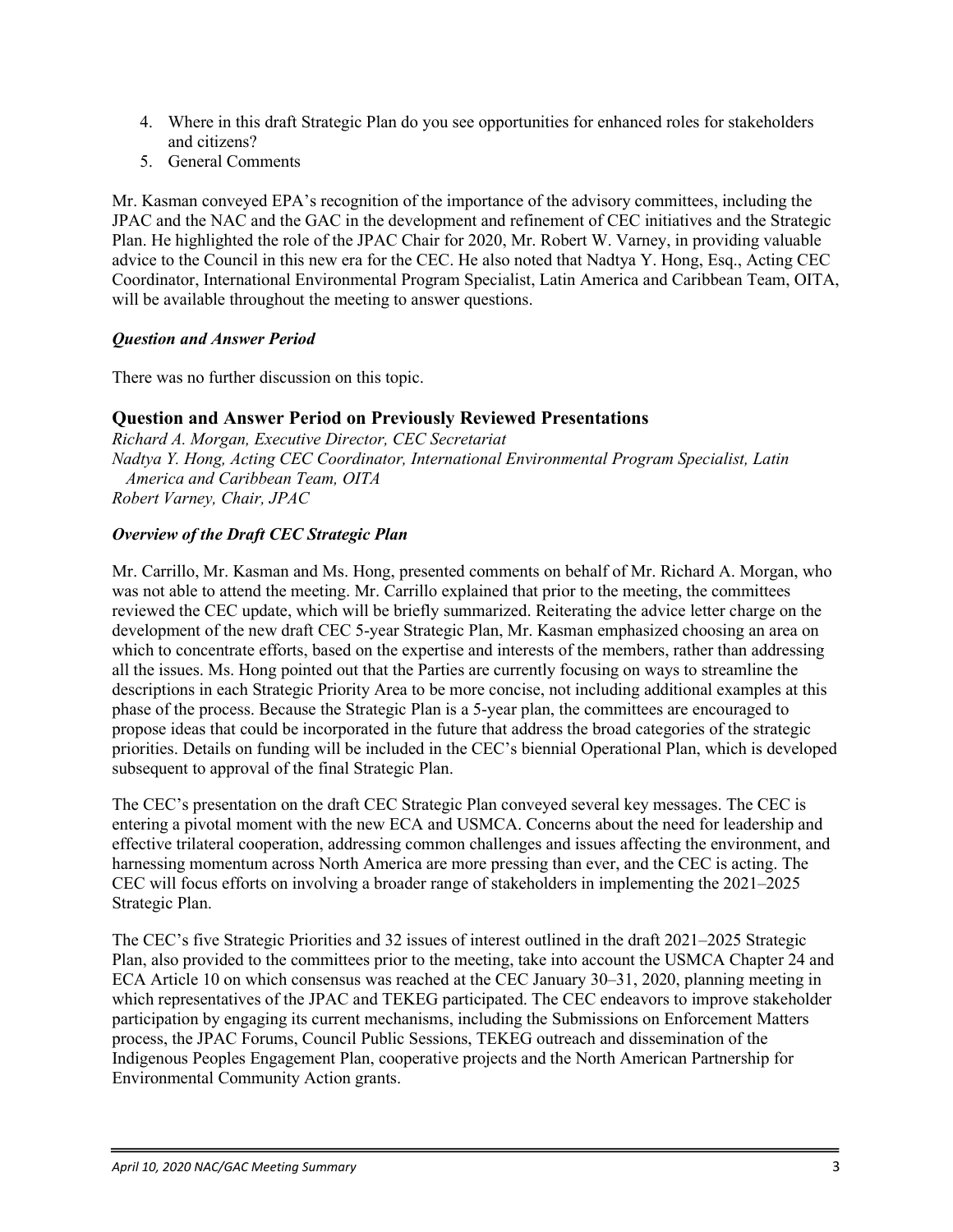In the next steps in the draft 2021–2025 Strategic Plan process, the JPAC will submit its advice letter followed by final comments and directions from the CEC Alternate Representatives (Alt Reps) and the finalized version forwarded to the Parties, JPAC and TEKEG. The Council will endorse and officially announce the 2021–2025 Strategic Plan at the Public Forum of the June 25–26, 2020, Council Session.

# *JPAC Report-Out Update*

Dr. Varney presented an update on JPAC activities. He thanked the committees for their service to the U.S. government, the CEC and Council and for providing advice essential to the JPAC. On October 11, 2019, the JPAC received a request from the Alt Reps to provide initial input on the development of the CEC's draft 2021–2025 Strategic Plan. The Alt Reps specifically requested advice on (1) environmental issues and challenges facing North America in the next 5 years, (2) opportunities for the CEC to address those issues and challenges, and (3) opportunities for an enhanced role for the JPAC in this Strategic Plan.

The JPAC submitted a response letter to the Council on November 4, 2019. In response to the question on environmental issues and challenges, the JPAC identified climate change, water security, biodiversity and marine and terrestrial habitat, and waste and the circular economy. For the question on opportunities for the CEC, the JPAC provided six key recommendations: Take clear action and achieve meaningful cooperation on climate change; foster water security in an unsecure world; protect biodiversity important marine and terrestrial habitat; reduce waste and build a circular economy; enhance enforcement of environmental laws; and increase the CEC's visibility and accessibility. Relative to the question on an enhanced role in the JPAC, the advice centered on building bridges, from West to East and North to South. On January 28, 2020, the Council responded to the JPAC's advice and was pleased that the recommendations aligned with the four initial priorities under consideration by the Parties.

On January 30–31, 2020—three members—one per country of the JPAC and the TEKEG participated in the planning retreat hosted by the CEC in Washington, D.C., to discuss the draft 2021–2025 Strategic Plan and topics focused on environmental and sustainability issues, relevant areas of work in each region, opportunities and challenges, and key goals to be pursued. An agreement was reached to include the topic of enforcement as a fifth priority. Participants deliberated and came to consensus on the crosscutting approaches. The JPAC suggested incorporating reducing toxicity of the waste stream, given that many waste products cross the U.S.–Mexico and Canadian borders in trade. An opportunity that benefits all three North American countries—Canada, Mexico and the United States—and can be done collaboratively with the private sector and the existing CEC initiatives was emphasized. After the meeting, the CEC focused on incorporating these changes and revising the draft 2021–2025 Strategic Plan.

Mr. Varney reported that although not planned, during the January 2020 planning retreat the JPAC called attention to the violence against a major national conservation organization whose primary mission is to protect wild animals—Defenders of Wildlife—that recently occurred in Mexico. The issue was further discussed on a follow-up call to the Alt Reps in March 2020. The JPAC recognizes the CEC may not be the ideal body to address this issue, but should understand that the violence against defenders of wildlife must not be tolerated. Mexico's JPAC member, Mr. Gustavo Alanis Ortega, has been effective in communicating this issue and its importance, which has resulted in gaining the attention and strong support of the U.S. State Department and engagement from both Canada and the United States.

Regarding the revised 2021–2025 Strategic Plan, a JPAC-led online consultation opened to the public on March 16, 2020, on the CEC website; the comment period ends April 16, 2020. To date, 45 responses have been received in the CEC, and these will be provided to the JPAC. The next steps will be to develop a JPAC advice letter that incorporates the public comments, commentary from the individual JPAC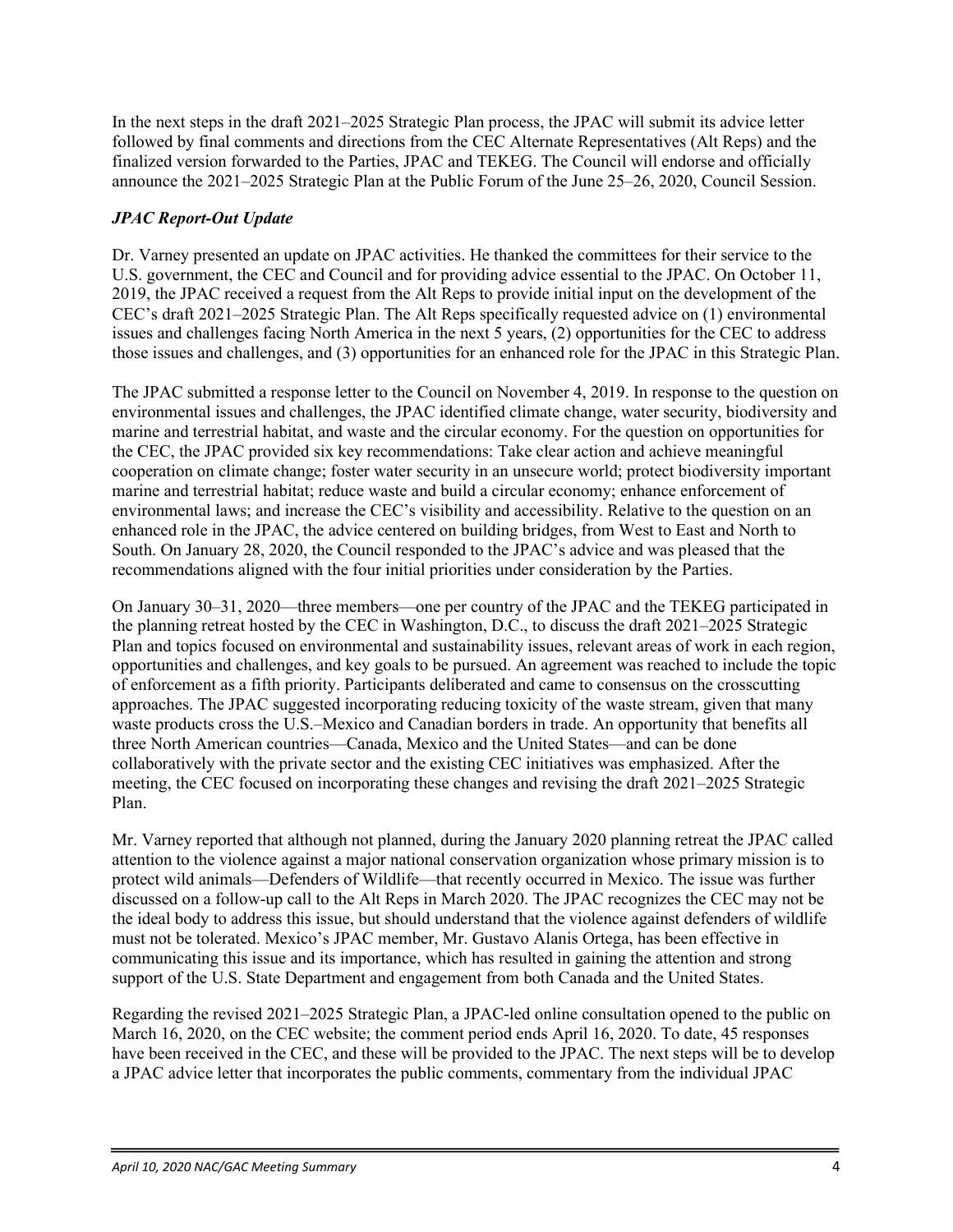members and advice from the NAC and the GAC. The Alt Reps requested the JPAC's advice letter by April 30, 2020.

#### *Question and Answer Period*

Mr. Carrillo explained that participants can enter any comments or questions in the chat panel and noted that Mr. Varney will be available during the meeting to address them.

# <span id="page-6-0"></span>**Public Comment Period**

No public comments were offered.

# <span id="page-6-1"></span>**Joint NAC and NAC Discussion on Selected Issues Lists**

Dr. Pardo explained that to maximize time spent on deliberations during this meeting, a survey was developed on the Strategic Priority Areas and the 32 issues of interest and distributed to the members. The related issues of interest were grouped as outlined in the draft Strategic Plan. Each member selected issues he or she deemed a priority and ranked them by order of importance. The leading three topics by committee were identified and compiled into separate prioritized NAC and GAC lists. These lists will provide a framework for developing recommendations and the advice letter to EPA.

# <span id="page-6-2"></span>**Committees Meet Separately to Discuss Charge Questions**

Dr. Pardo explained that the NAC and GAC would meet separately to deliberate on the prioritized lists of related issues for each Strategic Priority, touching on the EPA charge questions.

# <span id="page-6-3"></span>**GAC Separate Meeting**

Ms. Gonzales opened the GAC discussion and noted the charge. She suggested that members provide their comments on the GAC prioritized list of the Strategic Plan "related issues," integrating the EPA charge questions into the deliberations. Because of the short timeline for the EPA advice letter, Ms. Gonzales requested that members provide their perspective on the most important Strategic Priority Area "related issues" to their area of knowledge. She will compile, review for any crosscutting themes and include in the draft advice letter.

#### <span id="page-6-4"></span>*Environmental Issues and Challenges and Opportunities for the CEC*

*Strategic Priority 1—Circular Economy and Resource Efficiency GAC Priorities:*

- *1. Sustainable production, resources and energy-efficiency practices*
- *2. Recycling and waste management in North America*
- *3. Plastics and microplastics*

#### *Discussion*

Members pointed out that some of the terms (e.g., sustainability) used in the CEC 2021–2025 Strategic Plan should be clearly defined in that context. Members also emphasized that although separate and distinct, each of the proposed strategic priorities are critical components of the other. It is essential that all strategies be designed for both long term and immediate positive results.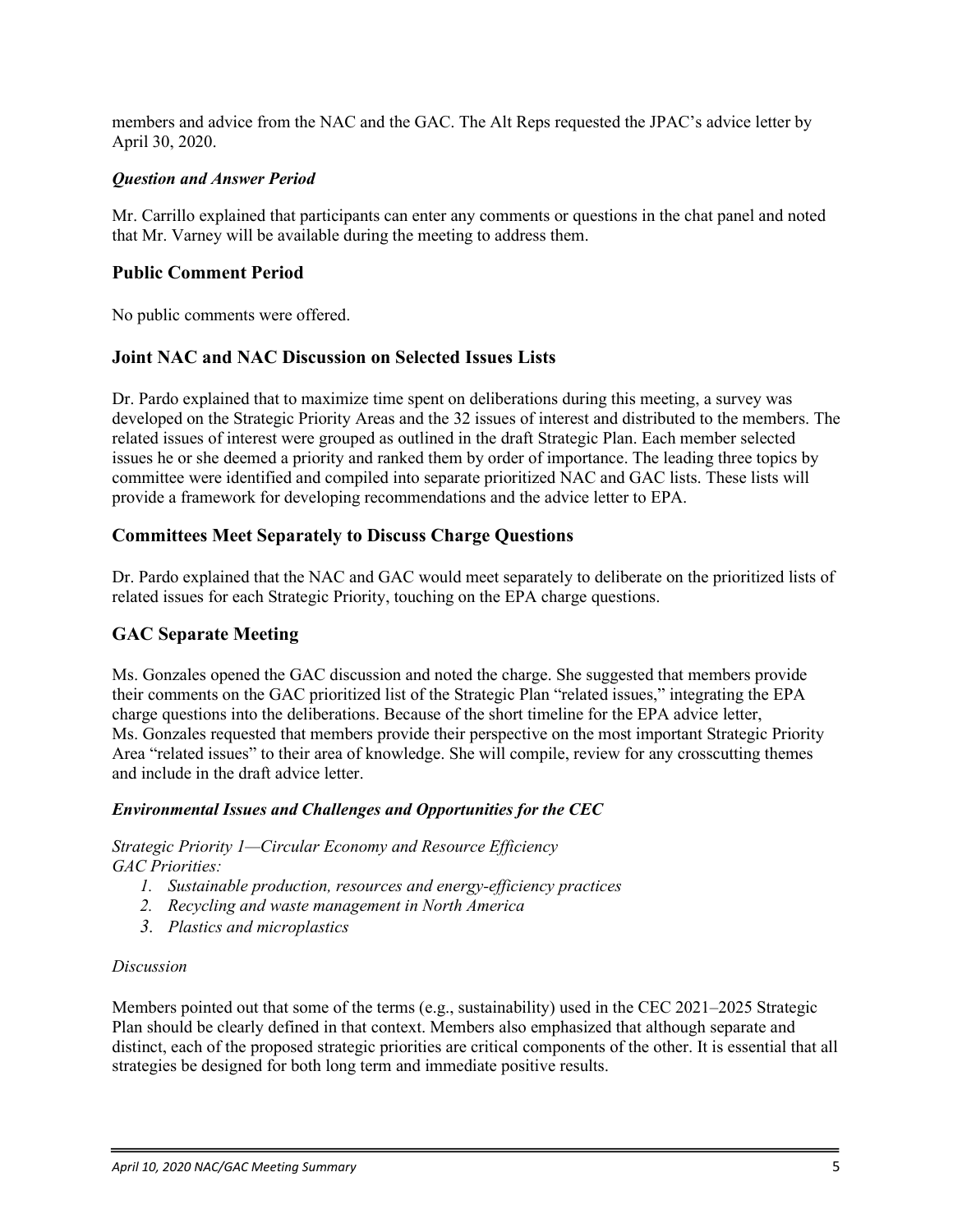Mr. Leonard Drago (Arizona Department of Environmental Quality [ADEQ]), GAC member, explained that sustainable production pertains to products (e.g., microprocessors) that have benefit at the end of use and remain non-hazardous. He inquired about suitable markets for recycling new products, which support sustainability. Mr. Drago also remarked on the limited marketplaces for recycling plastics/microplastics and noted that some state and local municipalities are not providing opportunities for recycling due to the limited markets for disposals.

Mr. Erich A. Morales (El Paso County Attorney's Office), GAC member, pointed out that, despite the well-known fact that plastics in the oceans are an environmental issue and kill the coral reef, the markets for recycling plastics are not lucrative for business owners. Further complicating matters is that because of government policies, purchasing virgin materials, which cost less than recycled plastics, is on the increase.

Members suggested proposing recommendations that address policy changes on sustainability, recyclable plastics and markets and pointing out the problems that wastewater treatment plants face with microplastics.

Ms. Nazaret Sandoval (Michigan Department of Environmental Quality), GAC member, wondered whether partnerships solicited by the CEC would be appropriate for helping to resolve the issues in recycling. Mr. Drago added that providing incentives for recycling businesses could be a viable solution that the government could facilitate. Mr. Morales noted that developing better markets and recycling practices and encouraging policies on designing uniform materials, all could potentially reduce waste.

Ms. Julia S. Moore (Vermont Agency for Natural Resources), GAC member, called attention to the Extended Producer Responsibility (EPR) policies adopted in some jurisdictions (e.g., Canadian provinces) that address incentives and waste management post-consumer. When asked about the primary producers of plastics and minimizing use, Ms. Moore explained that individual states are engaged in efforts to reduce microplastics, such as minimizing their use in personal products (e.g., toothpaste and scrubs), but a broader vision is essential to collectively limit microplastics. Members suggested including statements in the advice letter to the effect that the CEC encourages EPR policies across the three countries.

#### *Strategic Priority 2—Clean Air, Land and Water GAC Priorities:*

- *1. Air quality*
- *2. Sustainable water practices*
- *3. Ozone-depleting substances and hydrofluorocarbons (HFCs)*

# *Discussion*

Ms. Elisa Arias (San Diego Association of Governments), GAC member, was pleased to report that air quality has been steadily improving on the regional level but expressed concern that the Safer Affordable Fuel Efficient (commonly called SAFE) vehicle rule will have negative effects on state air quality limits and standards, particularly in California.

Mr. Drago commented on the air quality improvements observed in industry since implementation of the Clean Air Act in 1970. The current problem pertains to motor vehicle emissions and high ozone levels, especially in Phoenix, Arizona. The ADEQ has developed volunteer programs that engage the public in specific approaches to making a positive impact on air quality.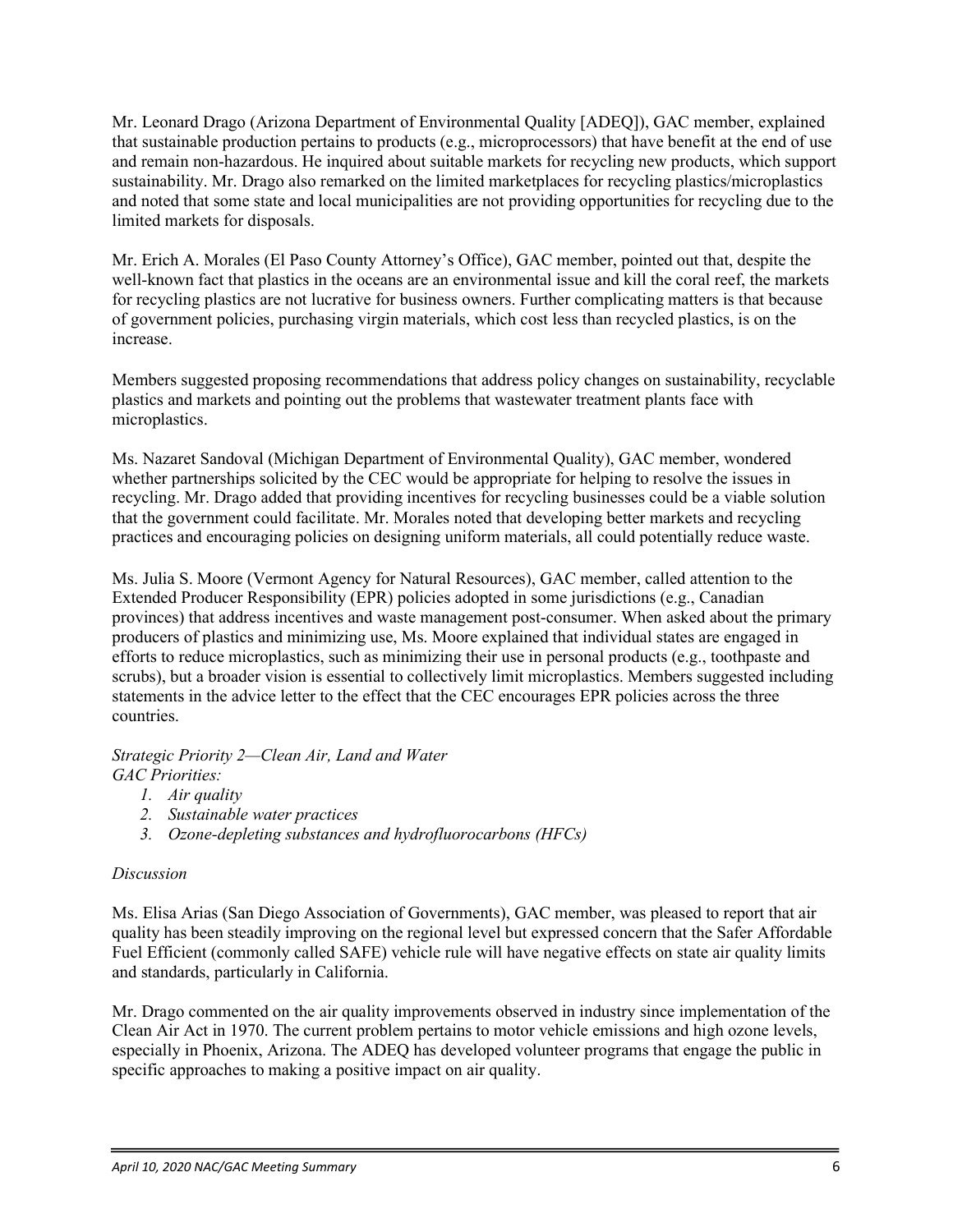Regarding sustainable water practices, Mr. Morales emphasized addressing both the cost and the value of water concerning conservation efforts in the farming industry and crop production, as well as home and recreational use. He envisions a coherent conservation policy that considers all levels of water usage.

Ms. Gonzales noted the approval process and adoption of the Arizona Drought Contingency Plan and pointed out the water issues common to her region related to the desert conditions, agricultural use of ground water and mining. She suggested that the members give some thought to providing EPA advice on ways to enforce water conservation policies on the local, state and federal levels and on the laws that would enable such policies.

Ms. Debra L. Kring (City of Mission), GAC member, suggested revisiting the efficient use of clean energy, particularly wind power generation.

*Strategic Priority 3—Shared Ecosystems and Species GAC Priorities:*

- *1. Connected and priority habitats*
- *2. Management of forests*
- *3. Management of protected areas*

#### *Discussion*

Ms. Marina M. Brock (Massachusetts Department of Health and the Environment), GAC member, remarked on revisiting the order of the GAC Strategic 3 Priorities. She suggested including sustainable management of coastal and marine ecosystems.

*Strategic Priority 4—Resilient Communities GAC Priorities:*

- *1. Sustainable cities*
- *2. Nature-based climate solutions*
- *3. Emergency planning*

#### *Discussion*

Ms. Arias highlighted the cross border emergency response coordination that has been developing over time between the San Diego, California region and Mexico. Several governmental agencies have procedures in place to communicate in an emergency.

Regarding environmental impacts and emergency planning from a local and regional perspective, Ms. Sandoval called attention to the effects of climate change on the Great Lakes in Michigan's coastline concerning the rise in water temperatures, winter and spring precipitation, and increased evaporation. All of the above situations have caused damages to buildings and water infrastructures as well as public health and safety concerns. To address these issues, the CEC could consider the role of nature (e.g., sand dunes) and nature-based solutions in improving emergency planning and training for coastal marine protected area managers, including guides on best practices.

#### *Strategic Priority 5—Effective Enforcement of Environmental Laws GAC Priorities:*

- *1. Transboundary movements of hazardous wastes*
- *2. Illegal trafficking of HFCs*
- *3. Illegal trafficking and traceability of CITES Appendix II species*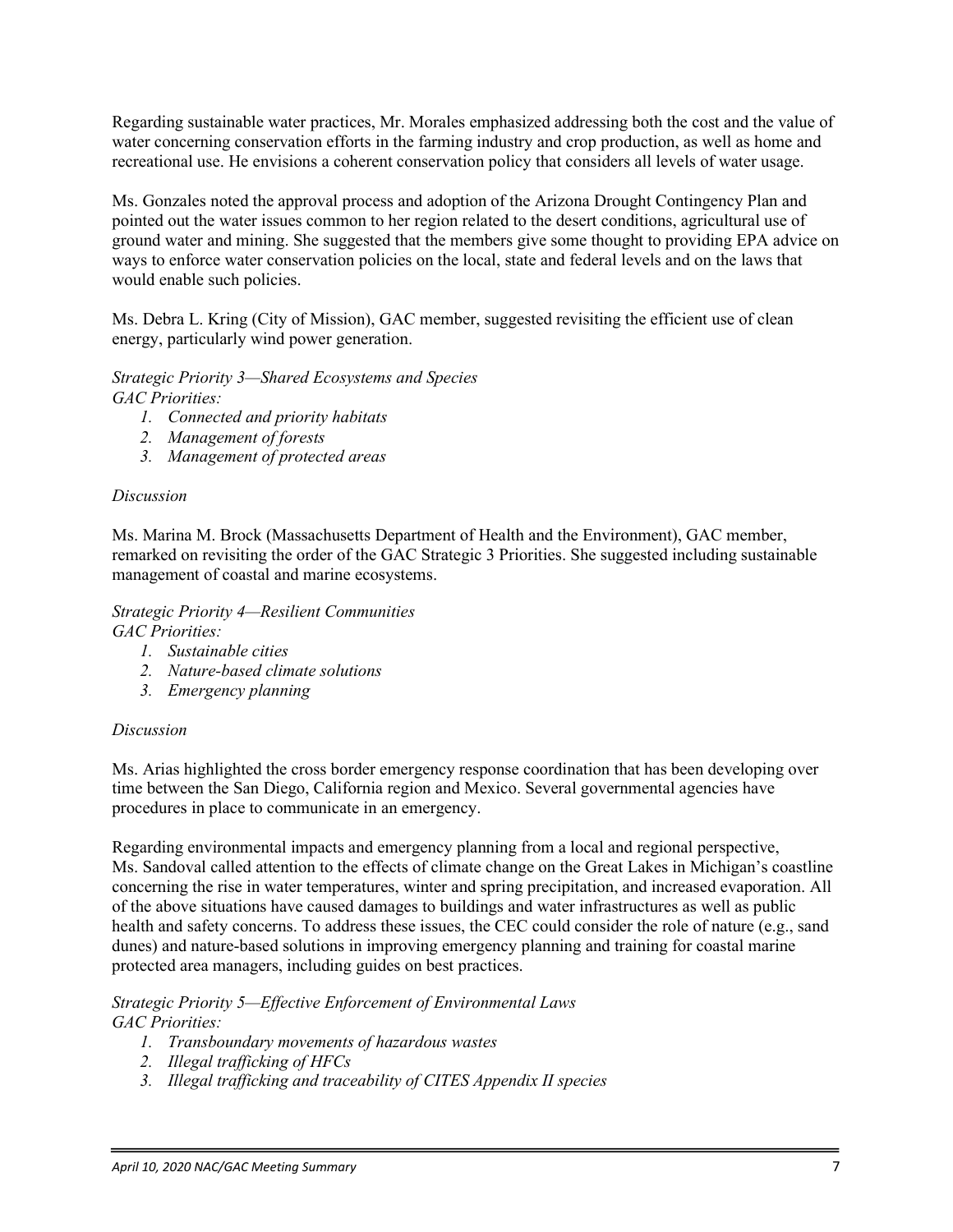#### *Discussion*

Members called attention to ongoing issues concerning effective enforcement of environmental laws that EPA could help to resolve such as the Eastern Michaud Flats Contamination Superfund site that is located in the boundaries of the Fort Hall Indian Reservation in Fort Hall, Idaho. Ms. Gonzales agreed that highlighting these types of issues affecting tribes (274 federally recognized) should be considered in the GAC priorities and included in the advice letter to EPA.

#### <span id="page-9-0"></span>*Partnerships and Enhanced Roles for Stakeholders and Citizens*

Members suggested that the advice to EPA include inquiries to the CEC on how it plans to work with indigenous communities in North America as the 2021–2025 draft Strategic Plan unfolds. Members also pointed out that indigenous communities are able, and have, the traditional ecological knowledge to respond to environmental issues, but need the proper forum to have their concerns elevated.

<span id="page-9-1"></span>Ms. Sandoval proposed that the CEC considers addressing environmental issues in partnership with the Natural Resources Canada, Mexico's Comisión Nacional para el Uso Eficiente de la Energía, and the U.S. Department of Energy (DOE) by modeling the DOE's Office of Energy Efficiency and Renewable Energy's (EERE) innovative funding approach being issued via EERE's Advanced Manufacturing Office. She also noted that the CEC could establish subprograms, including research and development (R&D) projects, R&D consortia and early-stage technical partnerships through competitive, merit reviewed funding opportunities designed to investigate new manufacturing technologies across the three countries.

#### *General Comments*

Mr. Morales elaborated on how the COVID-19 pandemic has placed a new perspective on the need for international cooperation in matters of public health and well-being. The enormous economic devastation experienced in all aspects of local, regional, national and international economies, will undoubtedly weaken the institutional, statutory and regulatory frameworks, which are designed to protect the public health and safety of the natural environment. The opportunity exists to develop innovative and effective solutions to address these challenges of which the CEC could play a role.

Ms. Brock emphasized the need to consider the root cause of issues and the impact of economic disparities in advice to EPA. Other members agreed.

# <span id="page-9-2"></span>**NAC Separate Meeting**

Dr. Pardo opened the NAC discussion on EPA charge Questions 1 and 2, the five Strategic Priorities and the NAC prioritized list.

#### <span id="page-9-3"></span>*Environmental Issues and Challenges and Opportunities for the CEC*

*Strategic Priority 1—Circular Economy and Resource Efficiency NAC Priorities:*

- *1. Recycling and waste management in North America*
- *2. Sustainable production, resource and energy efficiency practices*
- *3. Plastics and microplastics*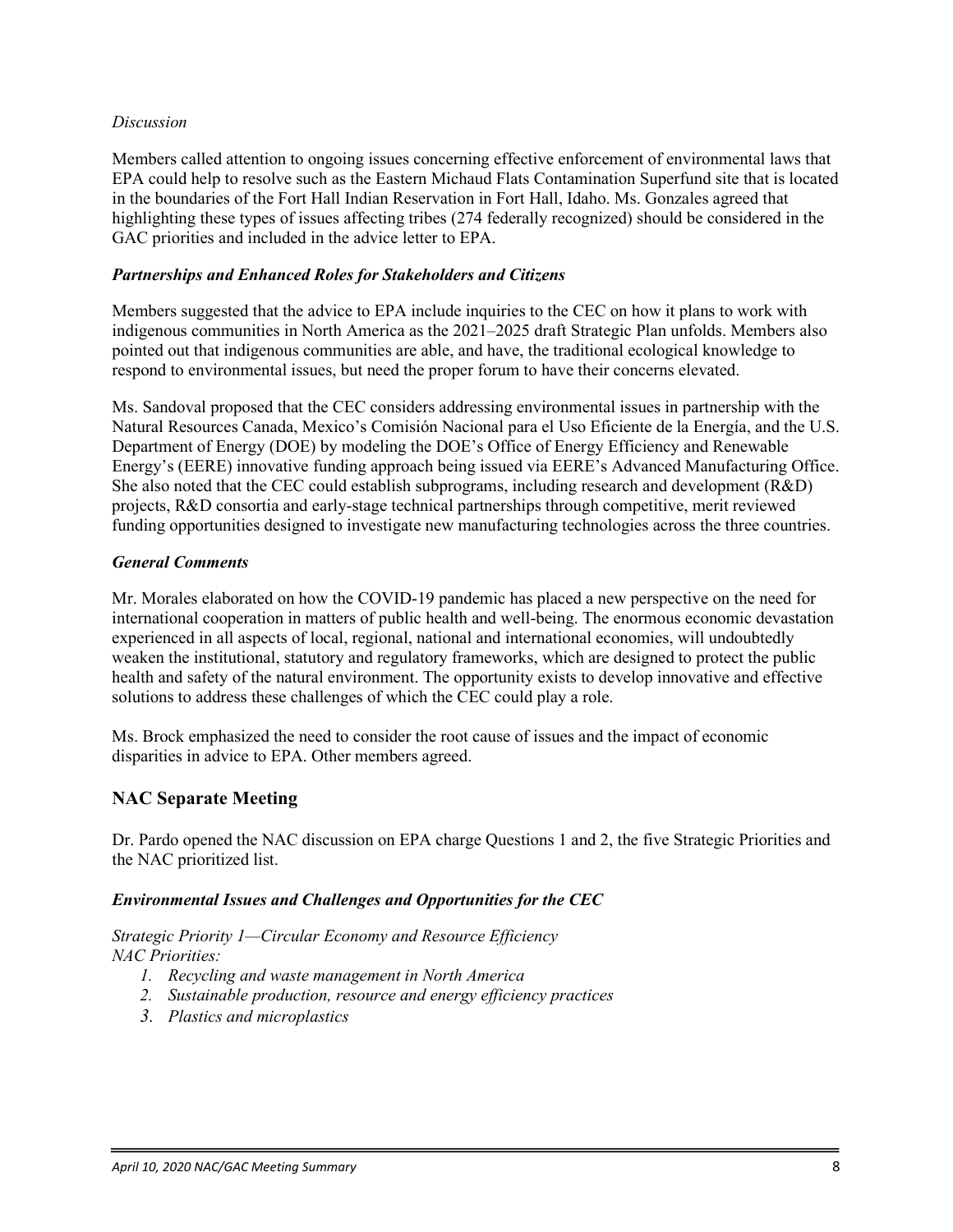#### *Discussion*

Ms. Simone Sagovac (Southwest Detroit Community Benefits Coalition), NAC member, commented on approaching the NAC priority list by focusing on issues that would have a broad reach to downstream effectors, such as (1) recycling, especially plastics, and (2) sustainable production in terms of a redesign of materials, new processes and sharing of research.

Ms. Sara Hopper (Corteva/DuPont), NAC member, focused her responses on cooperation (e.g., mechanisms on which the three countries can collaborate), best practices, data and scientific information. She posed two questions: On what issue can the committee agree on a common set of facts? What approaches will yield the highest value for less cost? Ms. Hopper also emphasized thinking about sustainability broadly as feeding the world and making sure people have access to food, rather than solely focusing on some of the assumptions of sustainable production as cleaner chemistry.

Ms. Jennifer J. Ronk (Dow Chemical Company), NAC member, suggested focusing on the transboundary benefits, being action oriented and providing advice on efforts that ensure a more sustainable future around the circular economy.

Mr. Tracy D. Hester (University of Houston Law Center), NAC member, commented on ranking the Strategic Priority areas by the impact of the related issues trilaterally and not endorsing the numerical order in the draft CEC Strategic Plan as indicating the level of importance. Dr. Pardo pointed out the risk in this approach of not taking an in-depth look within the Strategic Priorities and considering their relative importance. The NAC can collectively communicate its consensus on a priority in the advice letter.

Members suggested highlighting issues excluded in the Strategic Priority areas, such as climate change, which should be included in circular economy and resource efficiency priorities. EPA noted that the Parties negotiated on the Strategic Priorities. Although the term climate change is not specifically stated, it is indirectly addressed in the broad Strategic Priority 2 and related issues focusing on alternatives to ozone-depleting substances and HFCs.

Dr. Vincent R. Nathan (Center for Houston's Future), NAC member, interpreted the process of generating the NAC prioritized list as the committee's approach to providing comments on its priorities regarding issues within the context of the Strategic Priority areas and, therefore, addressing the charge.

#### *Strategic Priority 2—Clean Air, Land and Water NAC Priorities:*

- *1. Air quality*
- *2. Fresh water science, data and management*
- *3. Pollutant release data and information*

#### *Discussion*

From his perspective, Dr. Nathan pointed out that climate change is clearly addressed in this list of related issues on Strategic Priority 2. He further elaborated on EPA's use of health-based standards to make decisions on regulations and economic-based standards for decisions on de-regulations regarding clean air, land and water. Dr. Nathan suggested incorporating comments in the advice letter that deregulating health-based standards (from the default values) affects the most vulnerable populations. Dr. Pardo added that prior NAC advice has addressed this topic and should be revisited.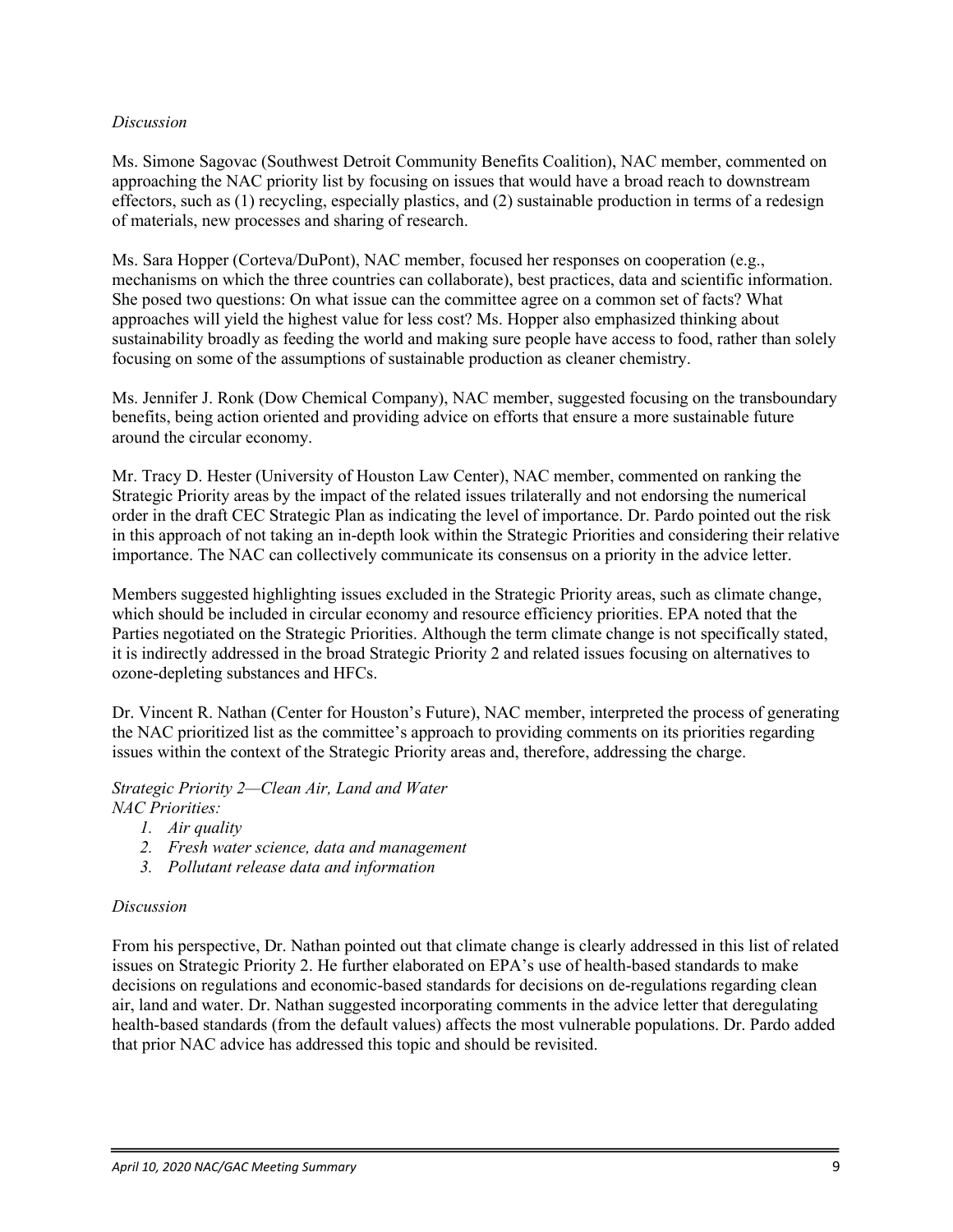*Strategic Priority 3—Shared Ecosystems and Species NAC Priorities:*

- *1. Priority migratory species*
- *2. Connected and priority habitats*
- *3. Sustainable management of coastal and marine ecosystems*

#### *Discussion*

Given that preservation and recovery of a species (e.g., monarch butterfly) requires understanding its decline, Ms. Hopper elaborated on opportunities for the three countries to collaborate on one species that requires healthy habitats, for example, in each of the three countries, regardless of the burden to one particular country. The focus should be on prompting high-impact change by adopting a common understanding of what needs to be accomplished and then aiming to achieve it.

Mr. Andrew P. Carey (U.S.–Mexico Border Philanthropy Partnership), NAC member, called attention to the borderland issues involving the Tijuana River Valley pollution affecting the United States and Mexico, in which significant financial investments have been proposed. Impacts to the border regions, as well as the other environmental issues raised by members—particularly in the May 2019 NAC advice letter—should remain at the forefront of the NAC recommendations to EPA.

Members pointed out the likely change in governments and leadership in the three countries over the span of the 5-year Strategic Plan and suggested including statements in the advice letter on how such a change could potentially affect the Strategic Priorities.

# *Strategic Priority 4—Resilient Communities*

- *NAC Priorities:*
	- *1. Sustainable cities*
	- *2. Remote, coastal and indigenous communities*
	- *3. Resilience of food production sectors*

# *Discussion*

Mr. Hester recommended that the CEC consider including extreme weather events in the priorities on resilience, and Dr. Pardo suggested proposing topics that the CEC North American Extreme Events Advisory Group could address. Ms. Ronk noted that extreme weather events could be included in the issues related to remote, coastal and indigenous communities.

#### *Strategic Priority 5—Effective Enforcement of Environmental Laws NAC Priorities:*

- 1. *Illegal trafficking and traceability of CITES (Convention on International Trade in Endangered Species) species*
- *2. Illegal trafficking of HFCs*
- *3. Transboundary movements of hazardous wastes*

#### *Discussion*

Regarding the Strategic Priority 5, Mr. Hester reasoned that the related issue of the safety of environmental defenders should be ranked higher in importance in the NAC prioritized list because of the long-term implications. Other members agreed.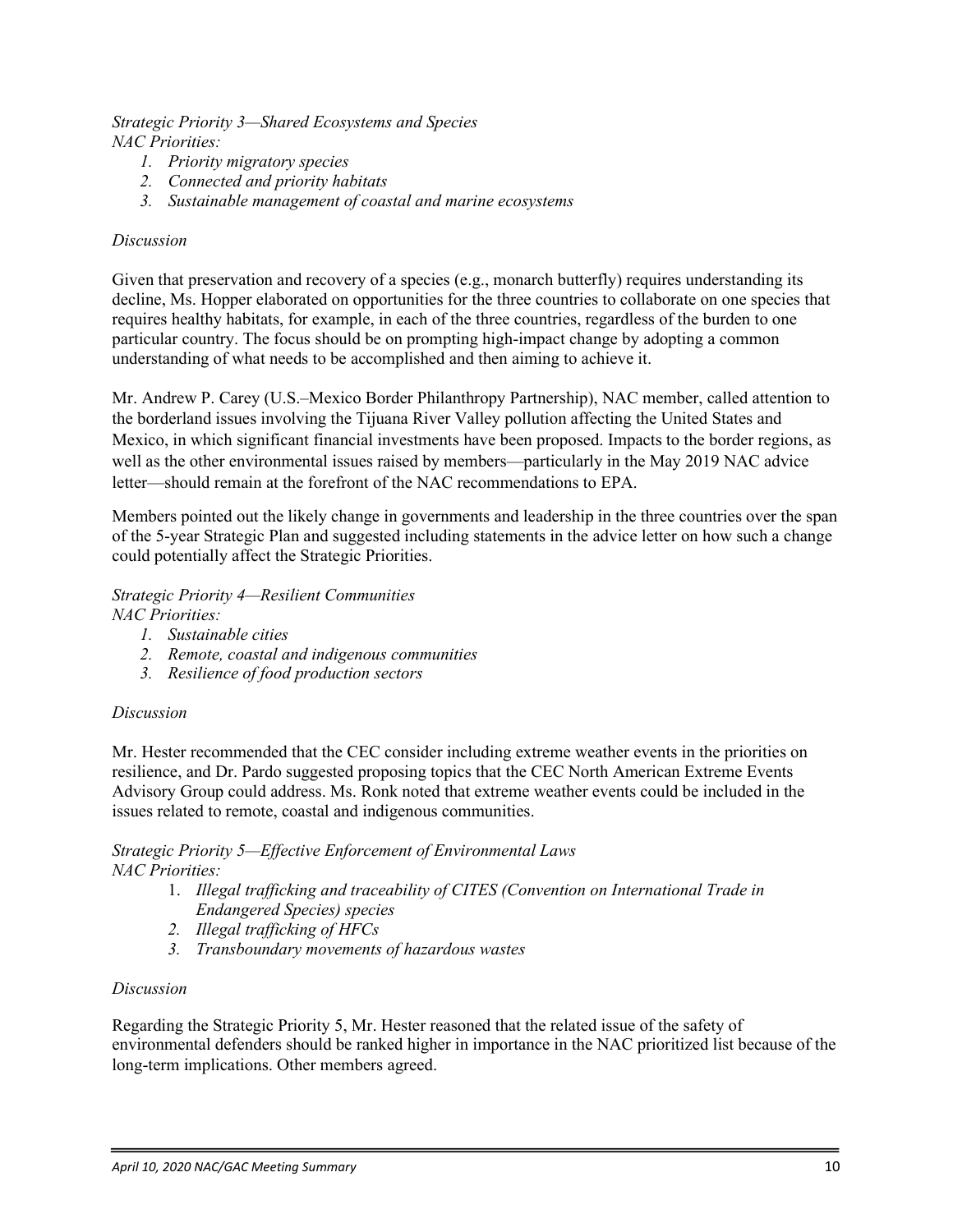Dr. Nathan sought clarity on whether EPA is enforcing or implementing the Montreal Protocol to combat illegal trafficking of HFCs. Mr. Hester clarified that the United States is a party to this protocol and has been incorporating those agreements into Title VI of the Clean Water Act.

# <span id="page-12-0"></span>*Partnerships in North America and Enhanced Roles for Stakeholders and Citizens*

Mr. Carey remarked on how increasing awareness in the environmental community of the substantial number of CEC grant opportunities would be one way to strengthen partnerships and build participation in the CEC initiatives and projects. He also noted that providing co-investment opportunities to interested parties, including philanthropic groups, could increase the CEC collection of resources and help resolve some of the environmental issues discussed in this meeting.

Mr. Hester explained that the provisions in the new ECA allow, for the first time, the CEC to accept resources and donations from other organizations to supplement the CEC budget. Partnerships with nonprofits or nongovernmental organizations are now possible. He recommended reviewing the ECA to identify new structures that the Parties could advocate concerning new partners and additional resources for the CEC.

Dr. Pardo asked about issues to reiterate from previous NAC advice letters. Mr. Carlos Perez (Galica, LLC), NAC member, noted prior discussions on youth engagement that could be highlighted in the advice letter.

Dr. Nathan suggested exploring collaborative partnerships between the three countries that could address environmental issues in the border states. Mr. Carey explained that such partnerships have been established between the United States and Mexico for California/Baja, Arizona/Sonora and Texas/Chihuahua.

Mr. Carey identified a potential list of partners: Border Trade Alliance, Arizona-Mexico Commission, Smart Border Coalition, Flex Ltd., Border Legislators Conference, Council of State Governments and border legislators across the three countries.

Ms. Ann Marie Chischilly, Esq., (Northern Arizona University), NAC member, called attention to two tribal consortia—Inter Tribal Council of Arizona and California Tribal Leaders Council—that work with tribes in the border states and would be ones to engage in partnerships.

Members suggested establishing stakeholder groups in Canada and Mexico similar to the United States NAC and GAC and engaging watershed commissions.

# <span id="page-12-1"></span>*General Comments*

Given the COVID-19 pandemic and the restrictions on travel and gatherings, Ms. Sagovac asked how opportunities were being created and policies implemented to further environmental goals at the state and local levels. In the Flint and Detroit, Michigan, regions, various cooperative entities are forming to connect people to resources and are using advanced technologies. The obvious positive environmental impact is a decrease in air pollution because of the reduction in travel and the increase in virtual meetings. She asked about ways to incentivize innovative working from home and telecommuting efforts that could be linked to the Strategic Plan. Dr. Pardo noted that a statement can be included to suggest that the CEC and EPA seek opportunities to incentivize innovative initiatives in response to emergency situations, such as COVID-19.

Ms. Hopper underscored the use of science-based decision-making and ways to reduce political polarization around issues of science and facts as they relate to the environment.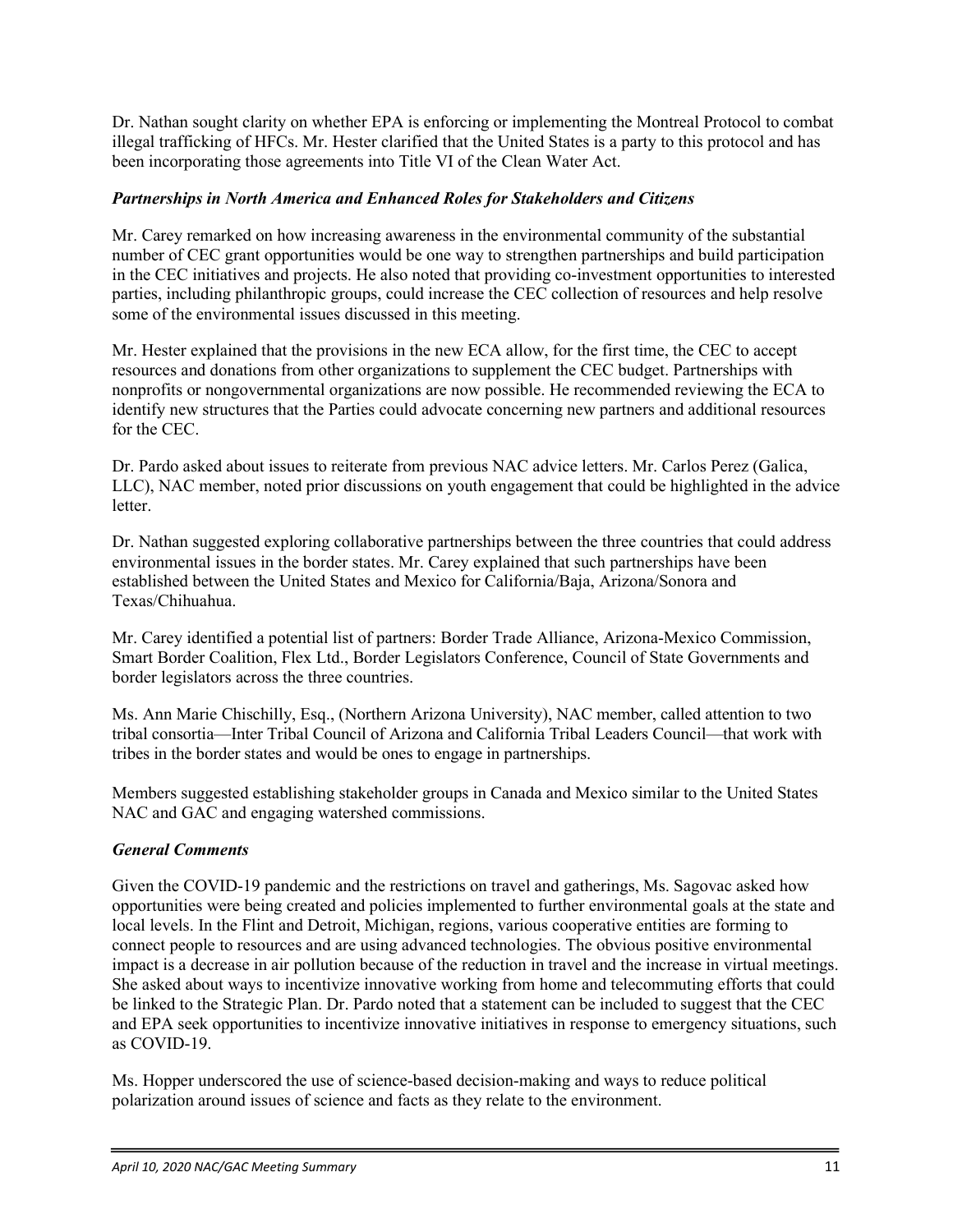Ms. Chischilly called attention to the funding issues in Indian country for tribes depending on federal funds to support their environmental programs. Because of COVID-19, most of the work orders are not being met. In a support letter to EPA, the tribes have asked for flexibility on work plan deliverables and the extension of grants. This is an issue likely affecting all three countries.

# <span id="page-13-0"></span>**Next Steps**

The Chairs will draft the advice letters and circulate to the members for comments. The finalized document will be forwarded to Mr. Carrillo to submit to the EPA Administrator by April 27, 2020.

# <span id="page-13-1"></span>**Adjournment**

The meeting adjourned at 3:01 p.m. EDT.

# <span id="page-13-2"></span>**Action Items**

- Dr. Pardo will share her draft advice letter on the development of the new draft CEC 5-Year Strategic Plan from 2021–2025 with the NAC members for their comments.
- Ms. Gonzales will share her draft advice letter on the development of the new draft CEC 5-Year Strategic Plan from 2021–2025 with the GAC members for their comments.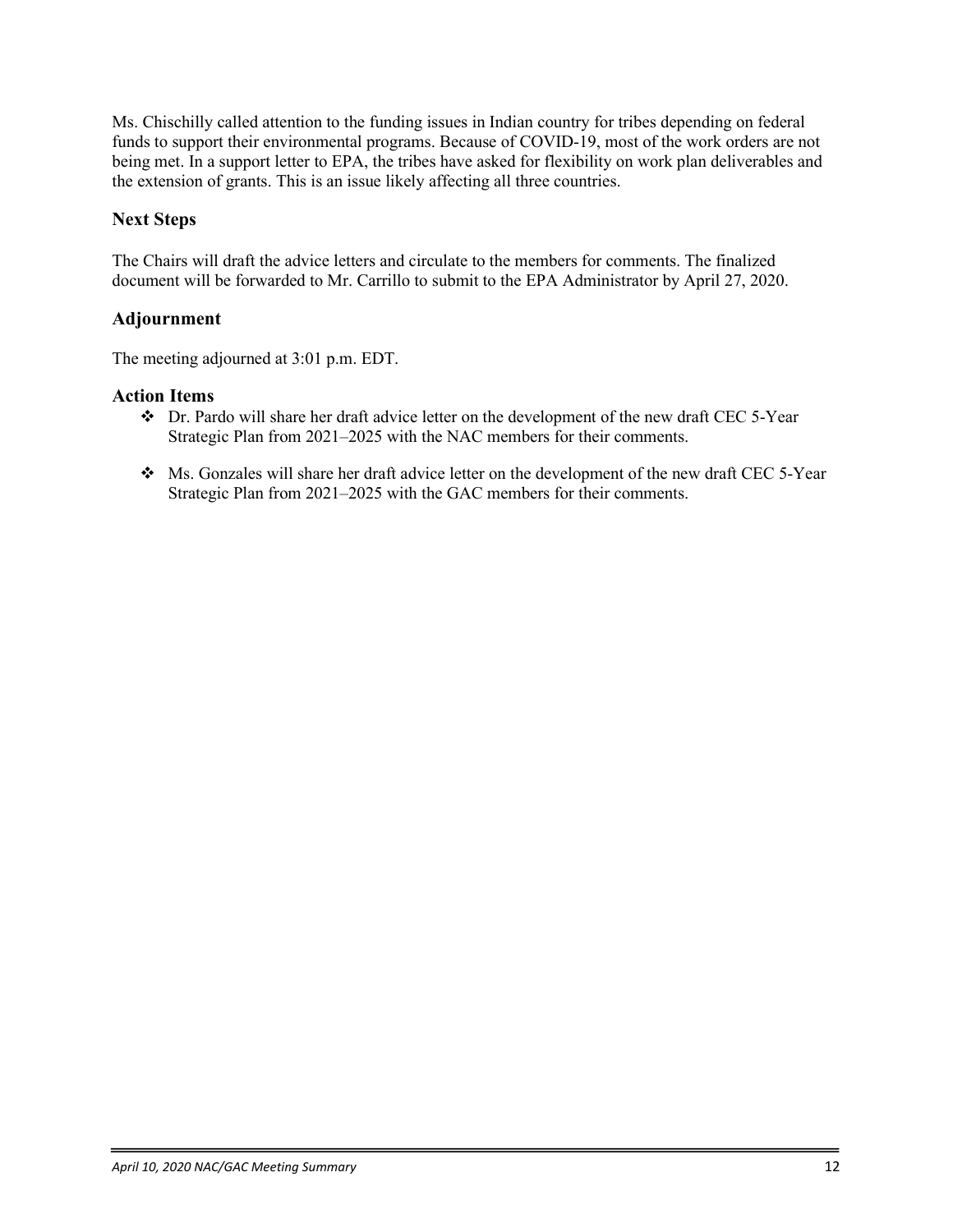# <span id="page-14-0"></span>**Summary Certification**

*I*, Sally Ann Gonzales, *Chair of the Governmental Advisory Committee, and I*, Theresa A. Pardo, *Chair of the National Advisory Committee, certify that the meeting minutes for the date of April 10, 2020, as hereby detailed, contain a record of the persons present and give an accurate description of matters discussed and conclusions reached and copies of all reports received, issued or approved by the advisory committees. My signature date complies with the 90-day due date after each meeting required by the GSA Final Rule.* 

Chair, GAC Chair, NAC

Jally A Burales Jheresa a Pardo

Sally Ann Gonzales Theresa A. Pardo, Ph.D.

\_\_\_\_\_\_\_*May 22, 2020*\_\_\_\_\_\_\_\_\_\_\_\_ \_\_\_\_\_\_\_\_\_\_*May 18, 2020*\_\_\_\_\_\_\_\_\_\_\_

Date **Date** Date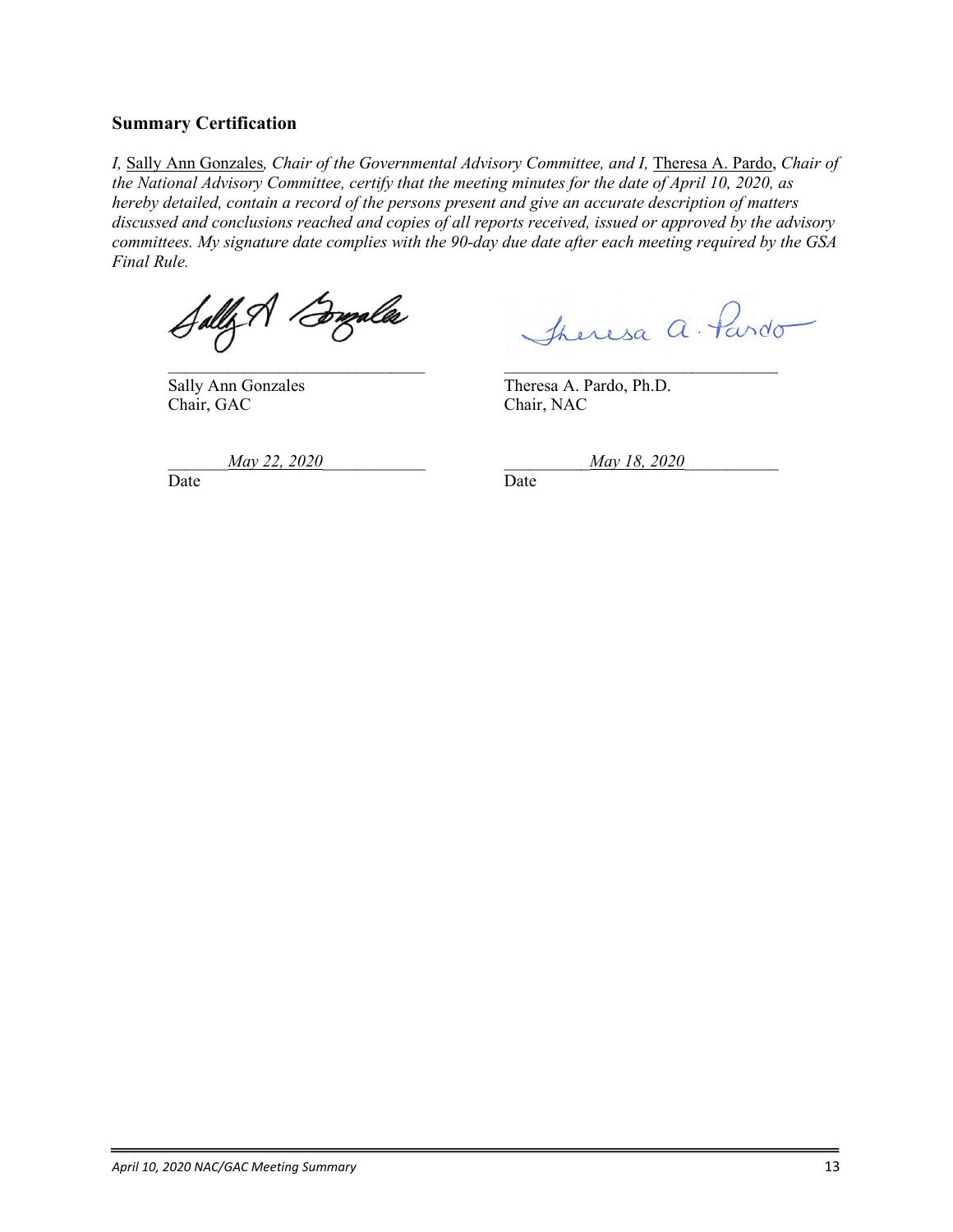# <span id="page-15-0"></span>**Appendix A: Meeting Participants**

#### **NAC Members**

**Theresa A. Pardo, Ph.D., Chair** Director Center for Technology in Government University at Albany—State University of New York

**Andrew P. Carey** Executive Director U.S.–Mexico Border Philanthropy Partnership

**Ann Marie Chischilly, L.M.M.** Executive Director Institute for Tribal Environmental Professionals Northern Arizona University

**David T. Dyjack, Dr.Ph., CIH** Executive Director National Environmental Health Association Denver, Colorado

**Tracy D. Hester, J.D.** Professor of Practice University of Houston Law Center

# **GAC Members**

**Sally Ann Gonzales, Chair** State Senator Arizona State Senate

**Elisa Arias** Principal Regional Planner San Diego Association of Governments

**Marina M. Brock** Senior Environmental Specialist Department of Health and the Environment Barnstable County, Massachusetts

**Leonard Drago** Ombudsman/Tribal Liaison Arizona Department of Environmental Quality **Sara E. Hopper** Federal Government Affairs Corteva/DuPont

**Donna L. Lybecker, Ph.D.** Professor and Chair Department of Political Science Idaho State University

**Vincent R. Nathan, Ph.D., M.P.H.** Consultant Center for Houston's Future

**Carlos Perez Principal** Galica LLC

**Jennifer J. Ronk** Sustainability and Advocacy Manager Dow Chemical Company

**Simone Sagovac** Project Director Southwest Detroit Community Benefits **Coalition** 

**Debra L. Kring** Council Member City of Mission

**Julia S. Moore, P.E.** Secretary Vermont Agency of Natural Resources

**Erich A. Morales** Principal Attorney El Paso County Attorney's Office

**C. Nazaret Sandoval** Environmental Engineer Michigan Department of Environmental Quality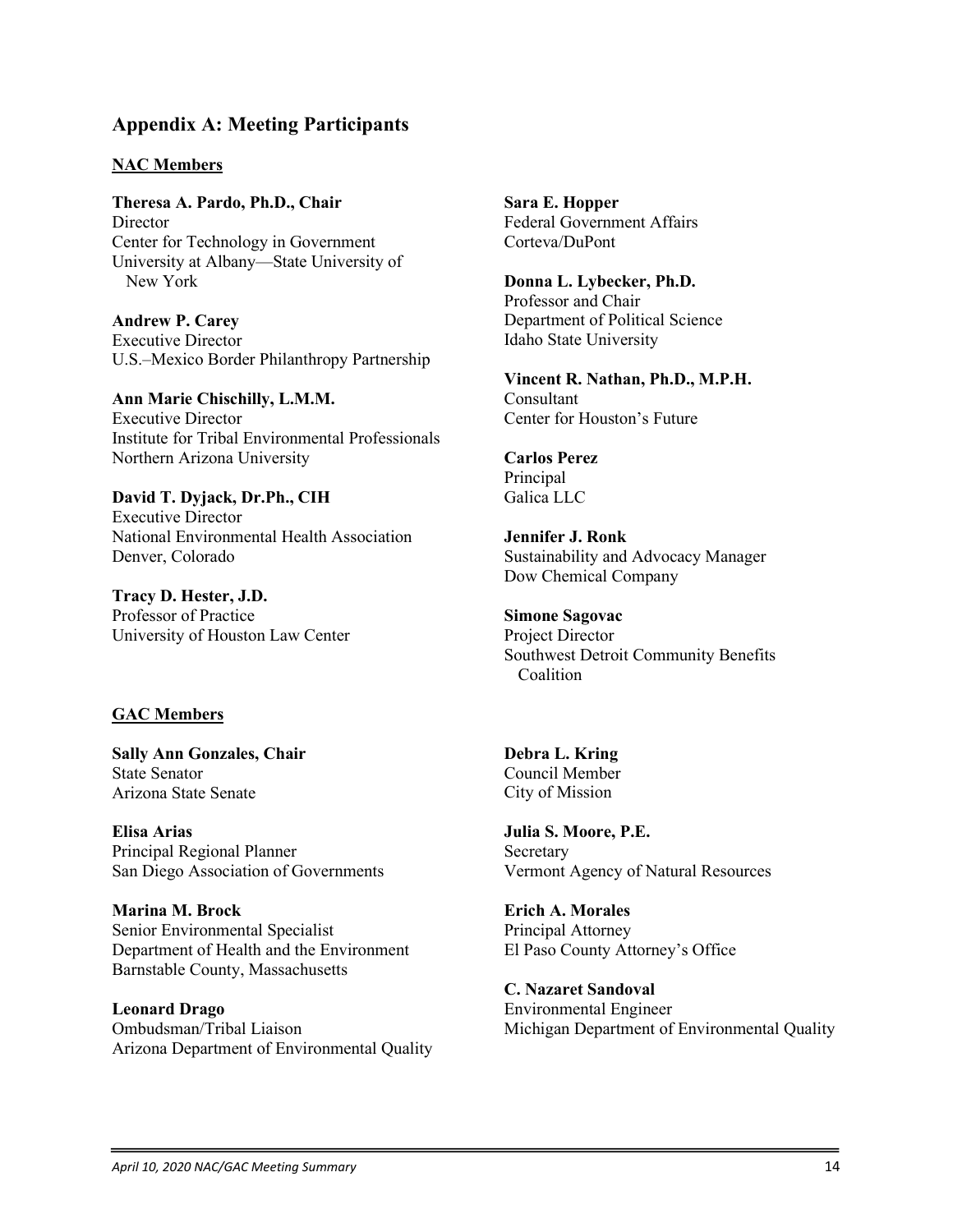#### **Designated Federal Officer**

#### **Oscar Carrillo**

Federal Advisory Committee Management Division Office of Mission Support Office of Resources & Business Operations U.S. Environmental Protection Agency

#### **EPA Participants**

**David Ack** Federal Advisory Committee Management Division Office of Mission Support U.S. Environmental Protection Agency

#### **Geraldine Brown**

Federal Advisory Committee Management Division Office of Mission Support U.S. Environmental Protection Agency

#### **Sylvia Correa**

Office of International and Tribal Affairs U.S. Environmental Protection Agency

#### **Eugene Green**

Federal Advisory Committee Management Division Office of Mission Support U.S. Environmental Protection Agency

#### **Monisha Harris**

Federal Advisory Committee Management Division Office of Mission Support U.S. Environmental Protection Agency

#### **Nadtya Hong, Esq.**

Acting CEC Coordinator International Environmental Program Specialist, Latin America and Caribbean Team Office of International and Tribal Affairs U.S. Environmental Protection Agency

#### **Mark Kasman**

**Director** Office of Regional and Bilateral Affairs Office of International and Tribal Affairs U.S. Environmental Protection Agency

#### **Monica Lewis**

Federal Advisory Committee Management Division Office of Mission Support U.S. Environmental Protection Agency

#### **James McCleary**

Attorney Advisor Federal Advisory Committee Management Division Office of Mission Support U.S. Environmental Protection Agency

#### **Stephanie McCoy**

Federal Advisory Committee Management Division Office of Mission Support U.S. Environmental Protection Agency

#### **Brenda McGill**

Federal Advisory Committee Management Division Office of Mission Support U.S. Environmental Protection Agency

#### **Jane Nishida**

Principal Deputy Assistant Administrator Office of International and Tribal Affairs U.S. Environmental Protection Agency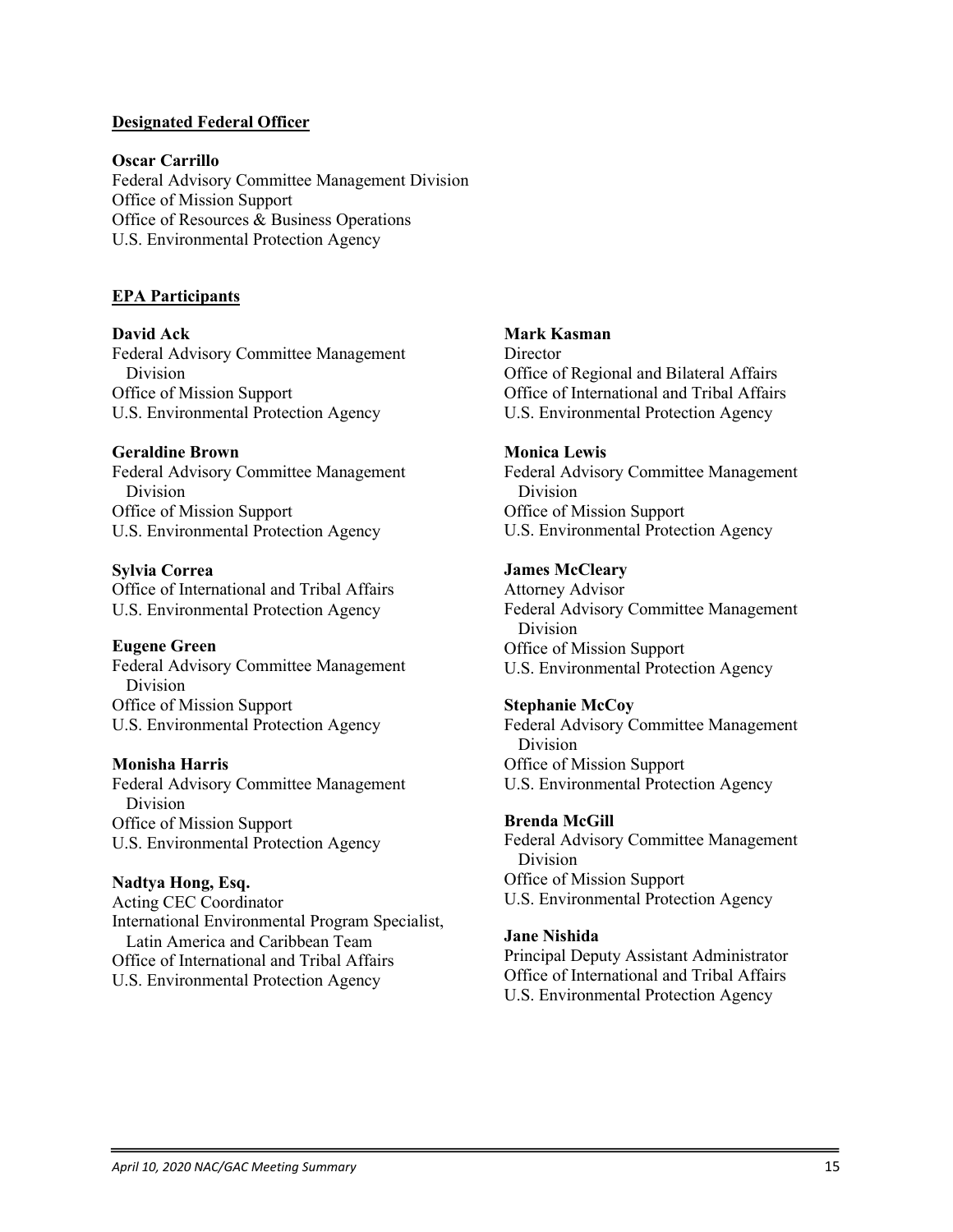# **Other Participants**

**Cristina Campoy** Chief of Staff/Administrative Assistant Office of State Senator, Sally Ann Gonzales Arizona State Senate

**Justin Hicks** Student Houston University

#### **Contractor Staff**

**Carolyn J. Fisher, Ph.D.** The Scientific Consulting Group, Inc.

# **Robert W. Varney**

JPAC Chair Commission for Environmental Cooperation (CEC) Secretariat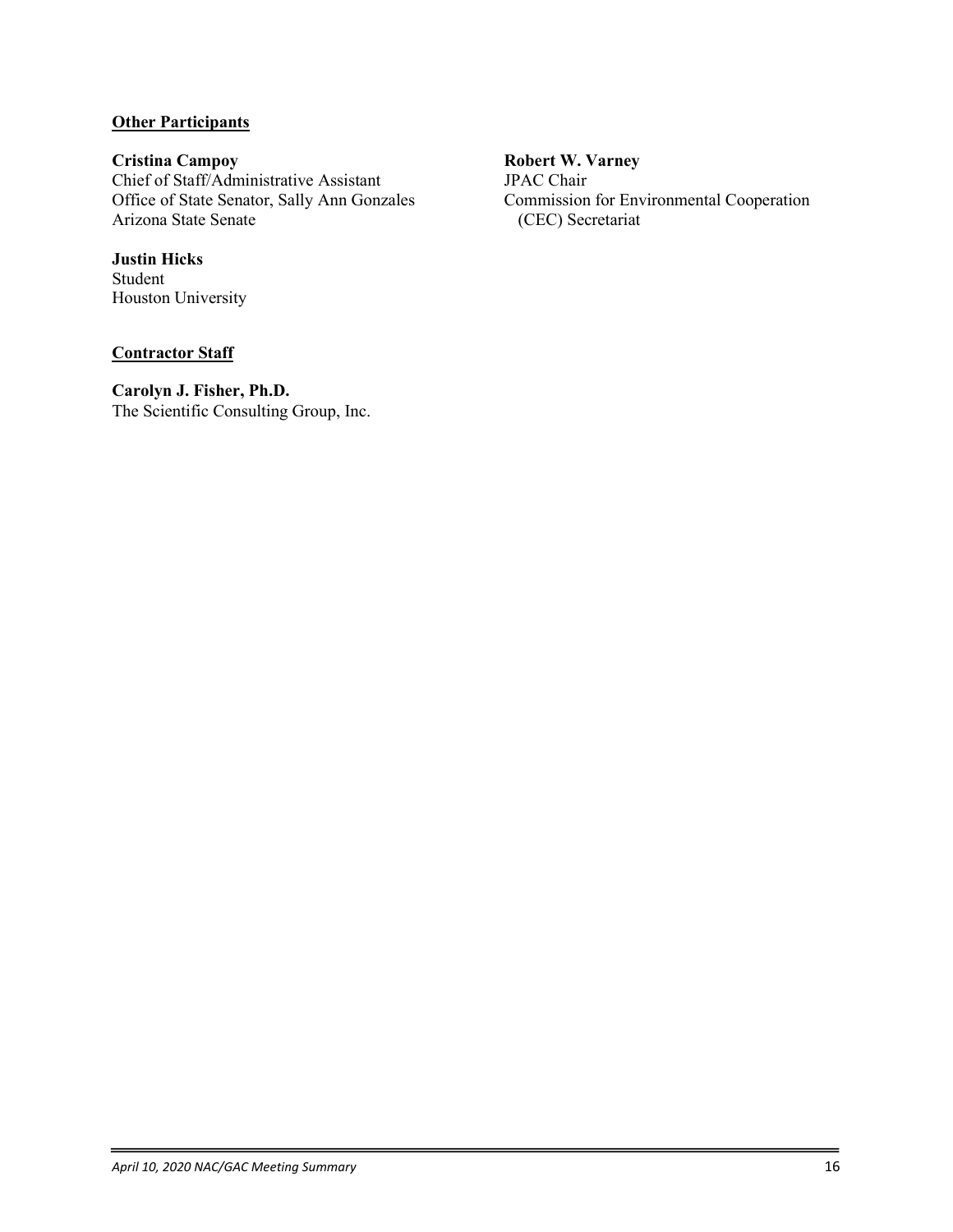<span id="page-18-0"></span>**Appendix B: Meeting Agenda**





# **Official Meeting of the National and Governmental Advisory Committees to the U.S. Representative to the Commission for Environmental Cooperation** *Final 4/7/2020*

# **TELECONFERENCE AGENDA**

**Friday, April 10, 2020**

**11:00 a.m. – 3:00 p.m. EDT (10 a.m. Central, 9 a.m. Mountain, 8 a.m. Pacific Time) Call-in number: TBC Washington, DC 20460**

# **Call to Order and Introductions**

Oscar Carrillo, Designated Federal Officer, EPA

- 11:05 a.m. **Opening Remarks** Monisha Harris, Director Federal Advisory Committee Management Division (OMS)
- 11:10 a.m. **Welcome and Overview of Agenda** Theresa Pardo, Chair of the National Advisory Committee Sally Ann Gonzalez, Chair of the Governmental Advisory Committee
- 11:20 a.m. **Update on U.S. Priorities & Guidance**  Jane T. Nishida, Principal Deputy Assistant Administrator (PDAA), OITA, EPA
- 11:35 a.m. **Question & Answer Period on previously reviewed presentations:** 1. Overview of the Draft CEC Strategic Plan by Richard A. Morgan, ED, CEC Nadtya Hong, Esq., Acting CEC Coordinator, (OITA), EPA 2. JPAC Report-Out Update by Robert W. Varney, Chair, JPAC
- 12:00 p.m. **Public Comments Period**

# **NAC/GAC Discussion on Strategic Plan**

- 12:10 p.m. **Joint NAC/GAC Discussion on Selected Issues List** Theresa Pardo, Chair of the National Advisory Committee Sally Ann Gonzalez, Chair of the Governmental Advisory Committee
- 1:00 p.m. **BREAK**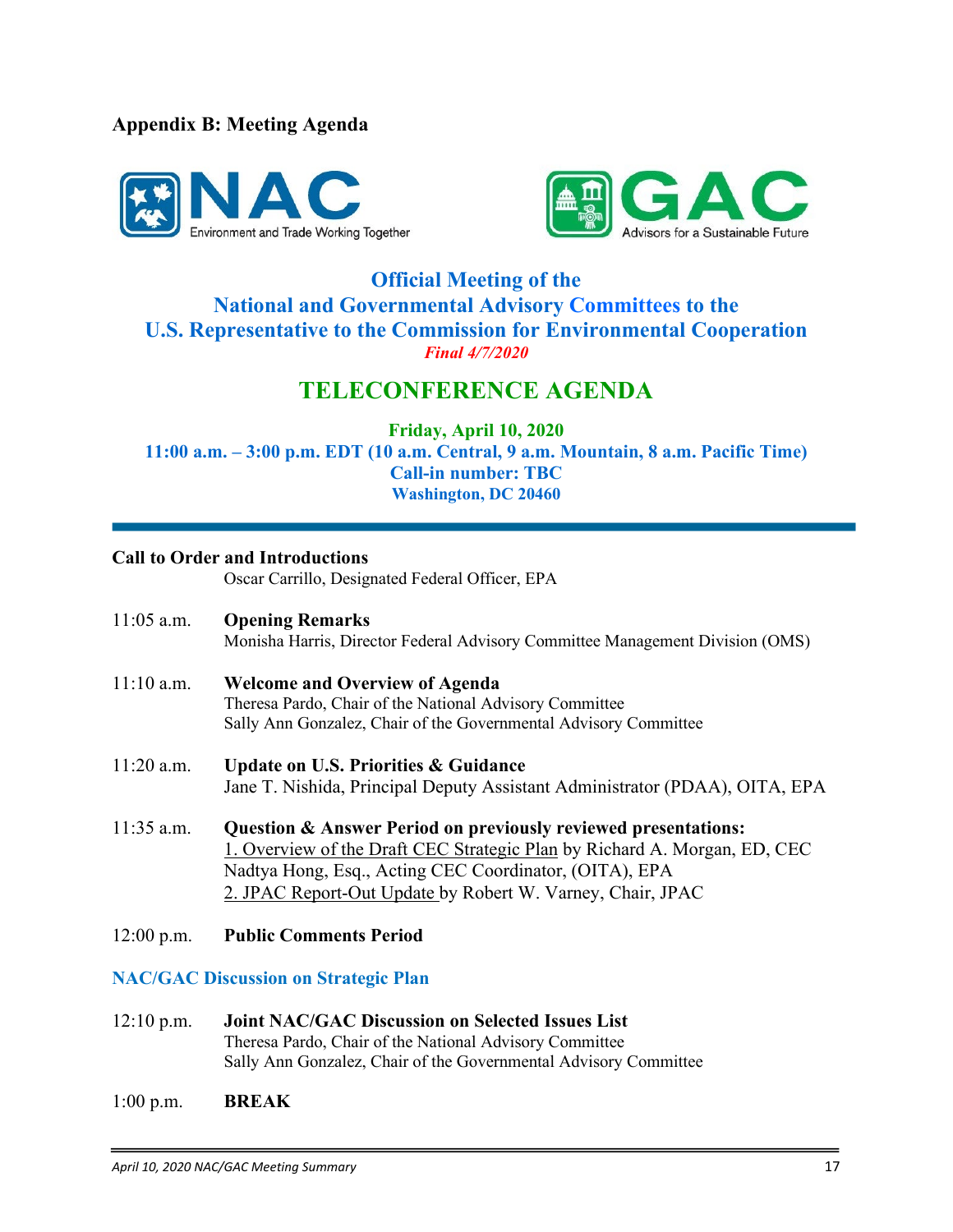- 1:10 p.m. **Committees Meet Separately to Discuss Charge Questions Questions 1 & 2**: What are the environmental issues and challenges facing North America over the next 5 years? What are the opportunities for the CEC, considering the organization's mission and mandate, to address these issues/challenges over the next five years?
- 1:50 p.m. **Question 3:** How can the CEC amplify its work through partnerships in North America?
- 2:20 p.m. **Question 4 & 5:** Where in this Strategic Plan do you see opportunities for enhanced roles for stakeholders and citizens? Any General Comments?
- 2:50 p.m. **Next Steps**
- 3:00 p.m. **ADJOURN**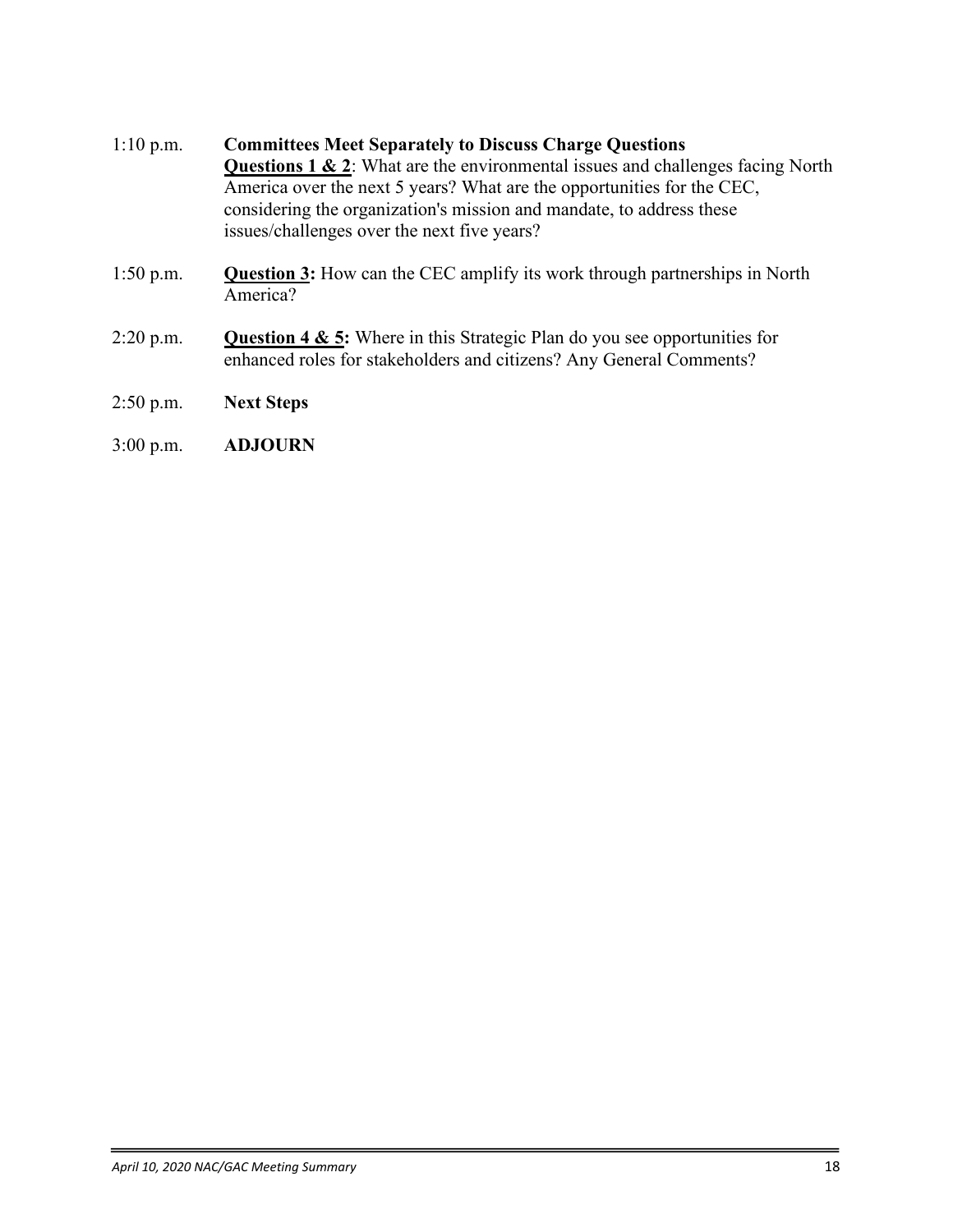# <span id="page-20-0"></span>**Appendix C: Charge Letter for April 10, 2020, NAC/GAC Meeting**

# **CHARGE LETTER: NAC/GAC MEETING** *April 10, 2020* **Virtual Meeting**

Dear NAC/GAC Members,

# **BACKGROUND**:

The CEC is entering a pivotal moment in its history, as its new draft Strategic Plan represents a transition from the NAAEC and NAFTA trade regime —under which it was created over a quarter of century ago—to a reaffirmed key role under the U.S.-MX-CA Agreement (USMCA) and the Environmental Cooperation Agreement (ECA), thus giving it continuity and modernizing its approaches. The USMCA and ECA are both responding to the need for strong environmental protections with an expansion of environmental commitments and priorities and are creating new opportunities for strategic cooperation.

The ECA establishes the framework for trilateral cooperation among the Parties on a range of issues related to the conservation, protection and enhancement of the environment, with strong, low-emission, resilient economies, sustainable management of natural resources, and support for green growth and sustainable development. It also modernizes the traditional cooperative activities of the Parties by encouraging the exchange and involvement of delegations, personnel, and information from academic, private, and NGO sectors and the development of performance measures and indicators.

The Draft 2021-2025 Strategic Plan supports the objectives and commitments established by the Parties in these agreements, which recognize the role of environmental cooperation and the role of public participation in promoting mutually supportive trade and environmental policies. The strategic priorities set out in this draft Strategic Plan consider the Environment Chapter of the USMCA (Chapter 24) and Article 10 activity areas of the ECA. These strategic priorities align with the cooperative work areas included in the ECA, which aim to help achieve overarching objectives pertaining to specific environmental and sustainable development issues, such as: strengthening environmental governance; reducing pollution and supporting strong, lowemission, resilient economies; conserving and protecting biodiversity and habitats; promoting the sustainable management and use of natural resources; and supporting green growth and sustainable development.

# **NAC/GAC CHARGE**

The U.S. seeks advice from the NAC/GAC on the development of the new draft CEC 5-Year Strategic Plan from 2021-2025. The plan includes five new strategic priorities and two cross cutting approaches that are found below:

Strategic Priority 1 – Circular Economy and Resource Efficiency

Strategic Priority 2 – Clean Air, Land and Water

Strategic Priority 3 – Shared Ecosystems and Species